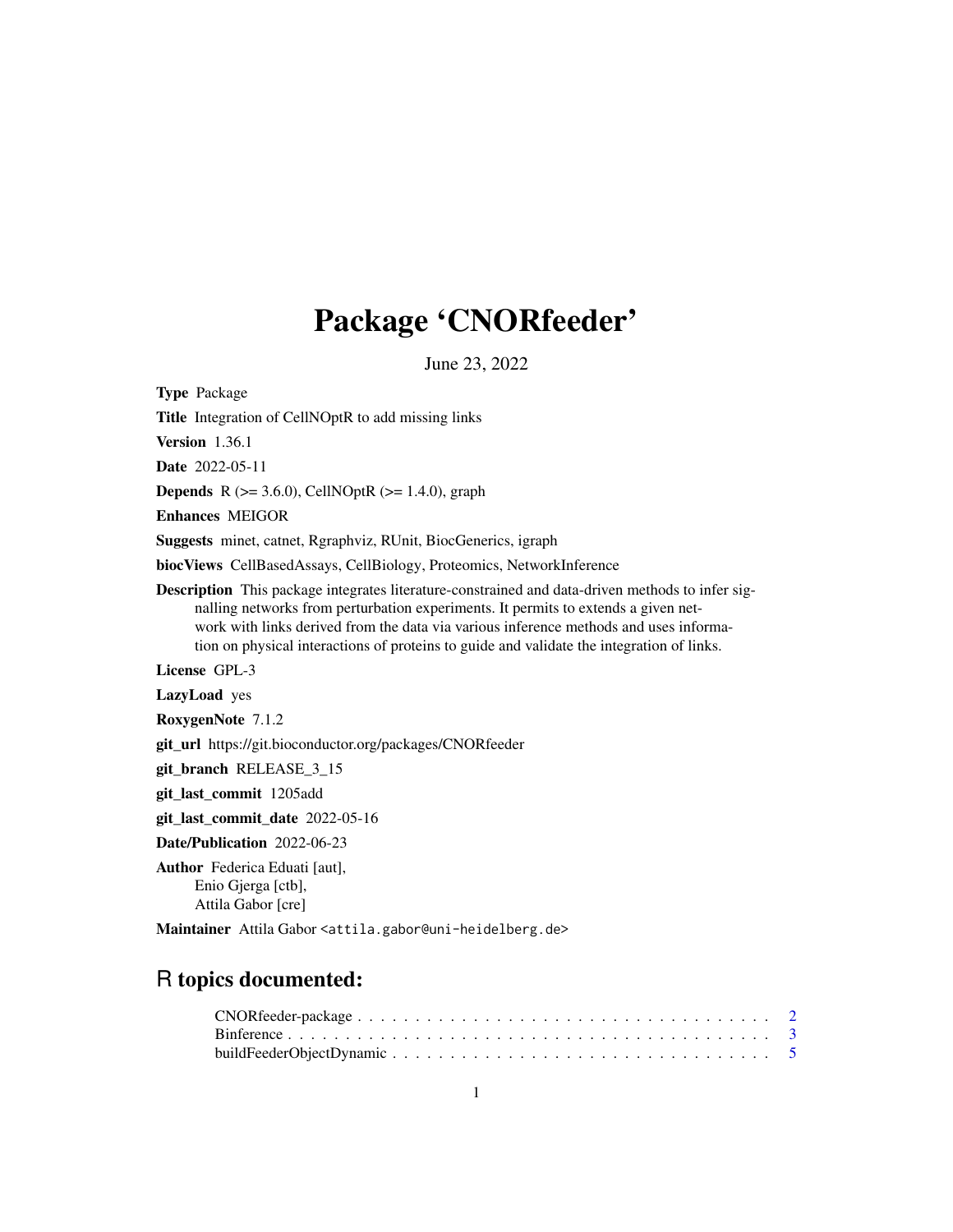<span id="page-1-0"></span>

| Index | 26                        |
|-------|---------------------------|
|       |                           |
|       |                           |
|       |                           |
|       | 20                        |
|       |                           |
|       |                           |
|       |                           |
|       |                           |
|       |                           |
|       |                           |
|       |                           |
|       |                           |
|       |                           |
|       |                           |
|       |                           |
|       | $\overline{\phantom{0}8}$ |
|       | $\overline{7}$            |
|       | $\overline{7}$            |
|       | -6                        |

| CNORfeeder-package | R package to integrate literature-constrained and data-driven methods |
|--------------------|-----------------------------------------------------------------------|
|                    | to infer signalling networks from perturbation experiments            |

CNORfeeder permits to extend a network derived from literature with links derived strictly from the data via various inference methods using information on physical interactions of proteins to guide and validate the integration of links. The package is designed to be integrated with CellNOptR.

# Details

| Package:  | CNORfeeder |
|-----------|------------|
| Type:     | Package    |
| Version:  | 1.0.0.     |
| Date:     | 2012-11-22 |
| License:  | GPLv2      |
| LazyLoad: | yes        |

# Author(s)

F. Eduati Maintainer: F. Eduati <eduati@ebi.ac.uk>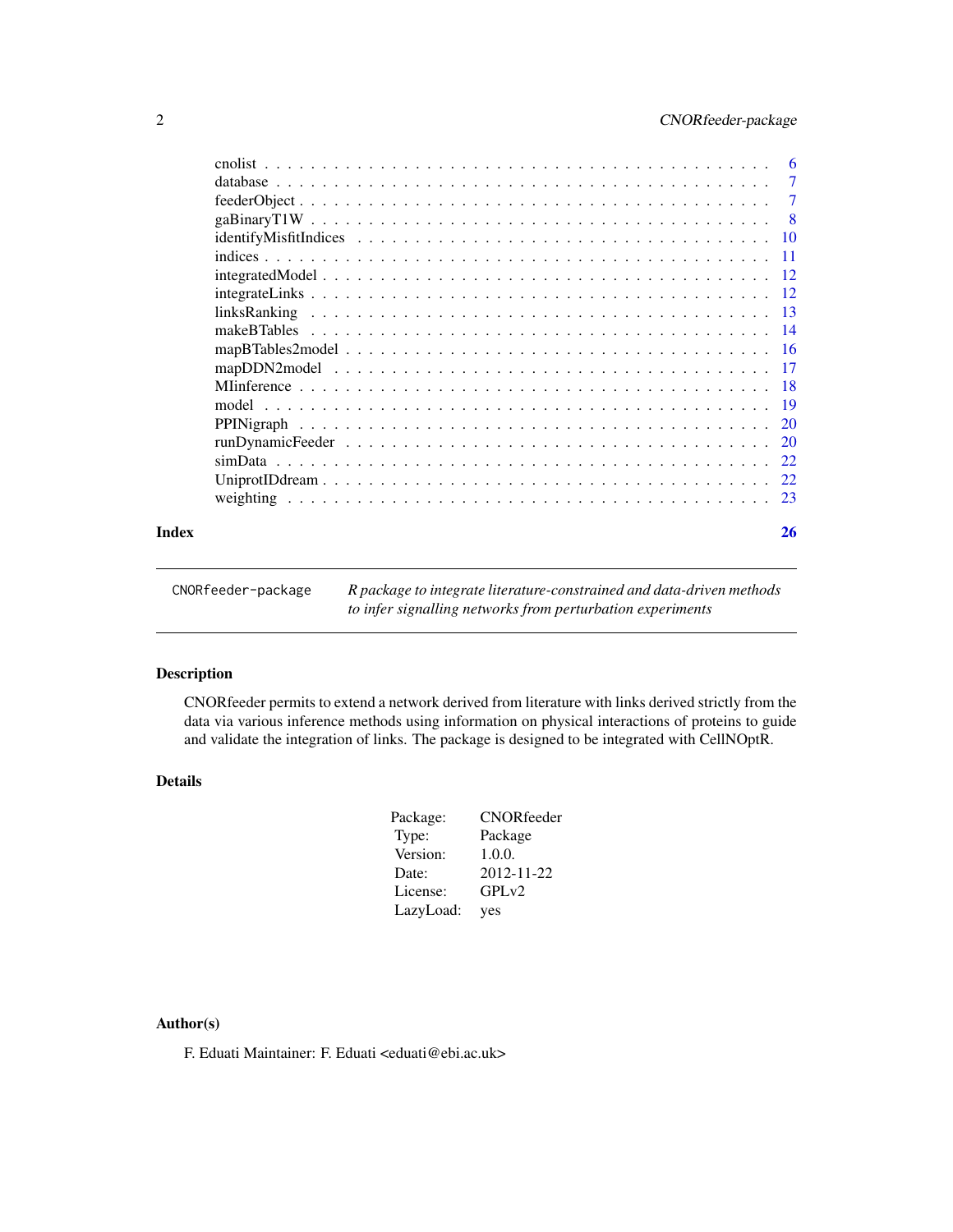#### <span id="page-2-0"></span>Binference 3

#### References

F. Eduati, J. De Las Rivas, B. Di Camillo, G. Toffolo, J. Saez-Rodriguez. Integrating literatureconstrained and data-driven inference of signalling networks. Bioinformatics, 28(18):2311-2317, 2012.

### Examples

```
library(CNORfeeder)
```
# this is an example of the main steps of the integrated CellNOptR - CNORfeeder pipeline

```
# load the data already formatted as CNOlist
data(CNOlistDREAM,package="CellNOptR")
# load the model (PKN) already in the CNO format
data(DreamModel,package="CellNOptR")
# see CellNOptR documentation to import other data/PKNs)
# A. INFERENCE - CNORfeeder
# FEED inference: codified in Boolean Tables
BTable <- makeBTables(CNOlist=CNOlistDREAM, k=2, measErr=c(0.1, 0))
```

```
# B. COMPRESSION - CellNOptR
# preprocessing step
model<-preprocessing(data=CNOlistDREAM, model=DreamModel)
```

```
# C. INTEGRATION - CNORfeeder
# integration with the compressed model
modelIntegr <- mapBTables2model(BTable=BTable,model=model,allInter=TRUE)
# see example in ?MapDDN2Model to use other reverse-engineering methods
```

```
# D. WEGHTING - CNORfeeder
# integrated links are weighted more according to the integratin factor integrFac
modelIntegrWeight <- weighting(modelIntegr=modelIntegr, PKNmodel=DreamModel,
                              CNOlist=CNOlistDREAM, integrFac=10)
```

```
# E. TRAINING - CellNOptR
# initBstring<-rep(1,length(modelIntegr$reacID))
# training to data using genetic algorithm (run longer to obtain better results)
DreamT1opt<-gaBinaryT1W(
CNOlist=CNOlistDREAM,
model=modelIntegrWeight,
maxGens=2,
popSize=5,
verbose=FALSE)
```
<span id="page-2-1"></span>Binference *Bayesian network inference*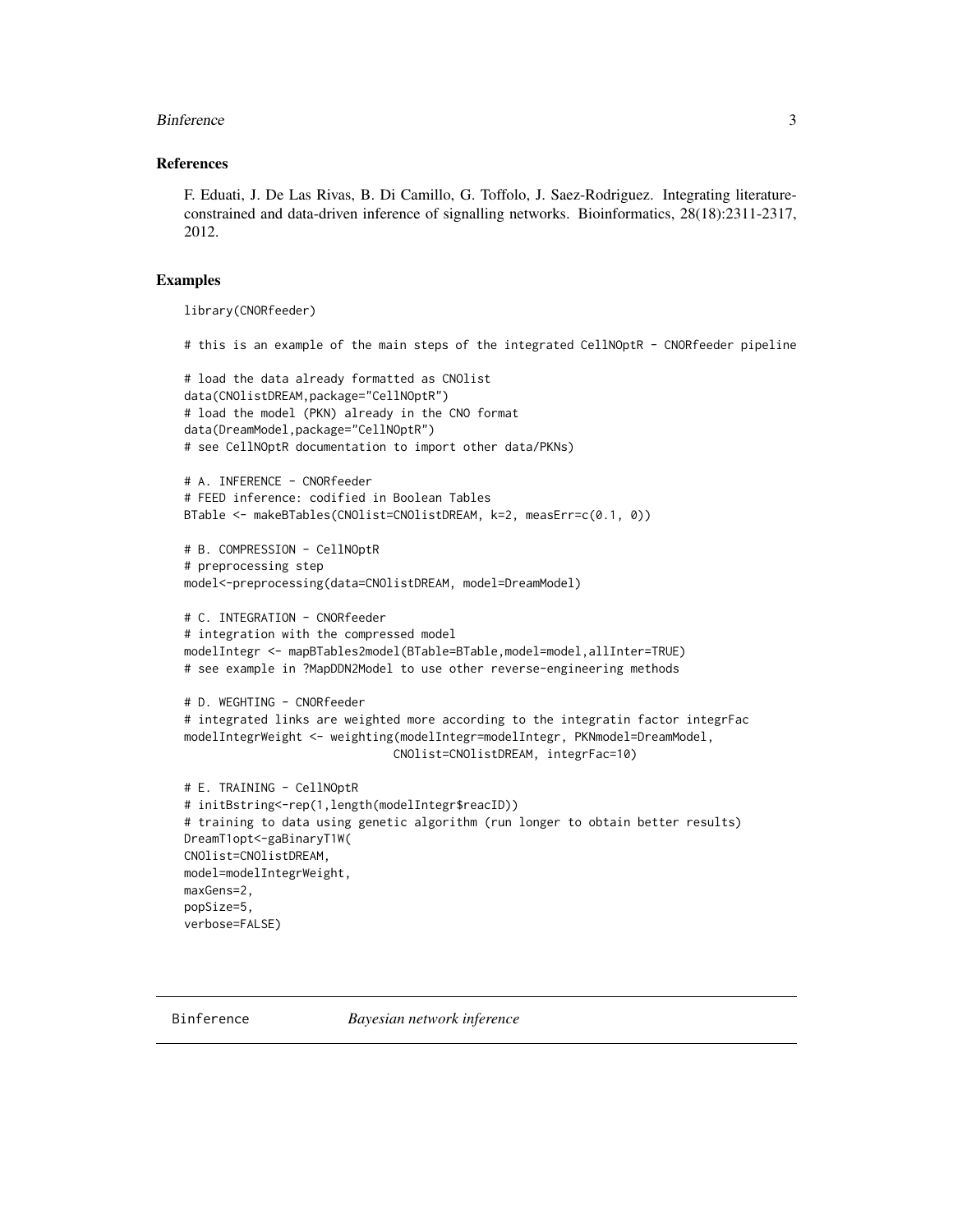<span id="page-3-0"></span>This function uses data (CNOlist) to infer a Bayesian network using the catnet package.

#### Usage

```
Binference(CNOlist, mode="AIC", tempCheckOrders=10,
            maxIter=100, filename="BAYESIAN")
```
# Arguments

| CNOlist         | a CNO list structure, as produced by make CNO list                                                                   |
|-----------------|----------------------------------------------------------------------------------------------------------------------|
| mode            | a character, optimization network selection criterion such as "AIC" and "BIC",<br>to be used in cnSearchSA           |
| tempCheckOrders |                                                                                                                      |
|                 | an integer, the number of iteration, orders to be searched, with constant temper-<br>ature, to be used in cnSearchSA |
| maxIter         | an integer, the total number of iterations, thus orders, to be processed, to be used<br>in cnSearchSA                |
| filename        | name of the sif file saved, default BAYESIAN                                                                         |

# Details

This function transforms the data in a format compatible with catnet package, infers the network using the Stochastic Network Search as implemented in catnet (see cnSearchSA), computes the consensus model of the models returned by cnSearchSA considering only links that have a frequency of appearence greater than 0.1 and returns the model in the sif format.

# Value

sif the inferred data-driven network in sif format

# Author(s)

F.Eduati

#### See Also

[mapDDN2model](#page-16-1)

#### Examples

```
data(CNOlistDREAM,package="CellNOptR")
DDN<-Binference(CNOlistDREAM, tempCheckOrders=10, maxIter=100,
                filename="BAYESIAN")
```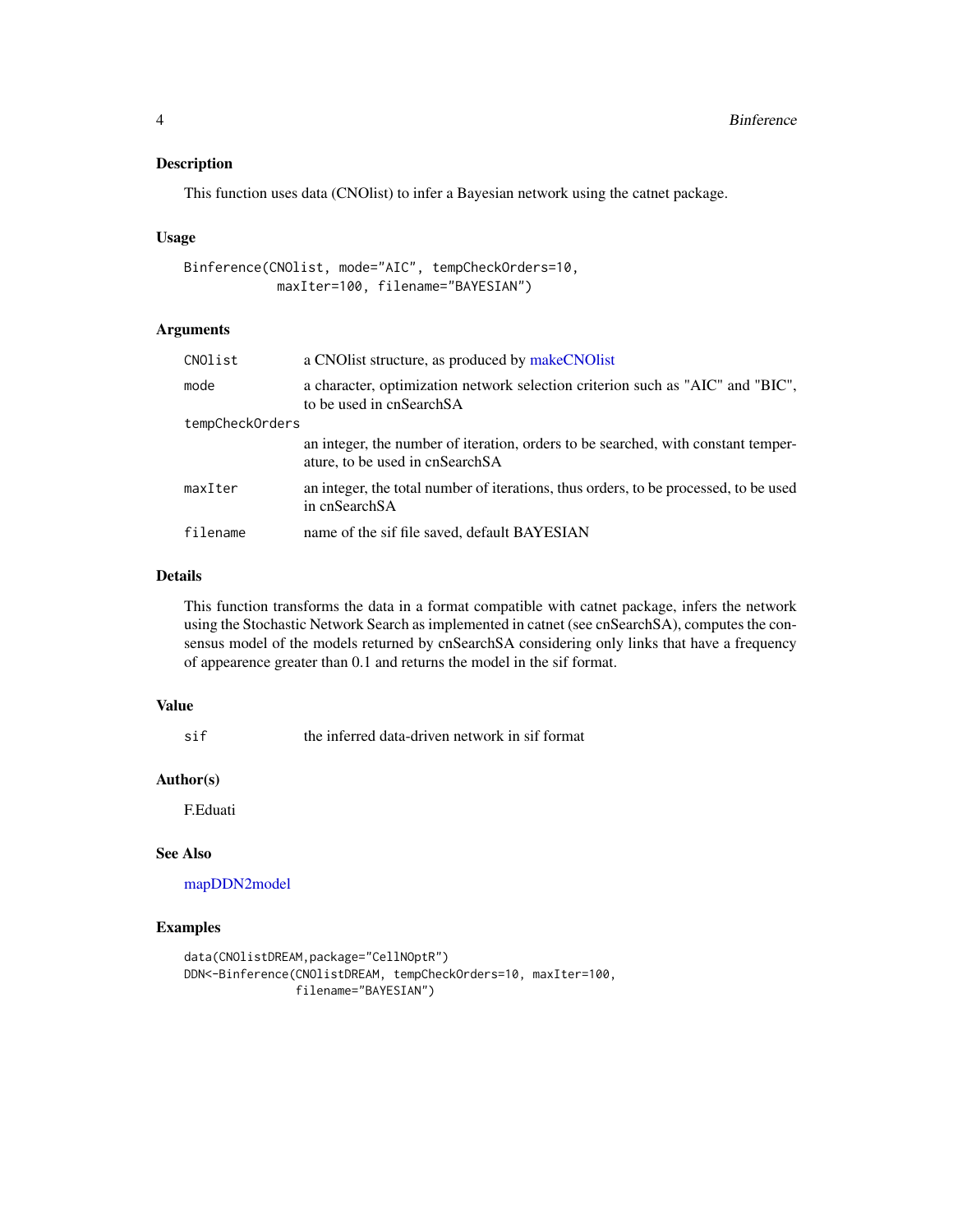*Building Feeder-Object for the integration to the PKN*

# <span id="page-4-1"></span><span id="page-4-0"></span>Description

This function estimates the possible mechanisms of interactions to be added to the PKN from a database of interactions for improving the fitting cost.

#### Usage

buildFeederObjectDynamic(model = model, cnolist = cnolist, indices = indices, database = NULL, DDN = TRU

# Arguments

| model      | a model as returned by readSIF. Alternatively, the filename can also be provided                                                                                                                                                                                                                                         |
|------------|--------------------------------------------------------------------------------------------------------------------------------------------------------------------------------------------------------------------------------------------------------------------------------------------------------------------------|
| cnolist    | a cnolist structure, as produced by makeCNOlist                                                                                                                                                                                                                                                                          |
| indices    | a list of indices of poorly fitted measurements as returned from identifyMis-<br>fitIndices                                                                                                                                                                                                                              |
| database   | a database of interactions which can be optionally provided as an interaction<br>matrix with 3 or 4 colums (source of interaction, sign of interaction, target of<br>interaction and optionally a weight value from $0$ to 1 indicating the significance<br>of that interaction in the database). Default: database=NULL |
| <b>DDN</b> | a parameter indicating whether integrating links inferred from the Data-Driven<br>FEED approach. Default: DDN = TRUE                                                                                                                                                                                                     |
| pathLength | a path length parameter for the maximal path length of additional interactions to<br>search for in the database. Default: $pathLength = 2$                                                                                                                                                                               |
| k          | a parameter that determine the threshold of significancy of the effect of stimuli<br>and inhibitors, default to 2                                                                                                                                                                                                        |
| measErr    | a 2 value vector (err1, err2) defining the error model of the data as $sd^2 = \text{err1}^2$<br>+ (err2*data)^2, default to $c(0.1, 0)$                                                                                                                                                                                  |
| timePoint  | time-points to be considered. By default set to NA, which means that the func-<br>tion will search for poorly fitted measurements at each time-point.                                                                                                                                                                    |

# Details

The function identifies and proposes the new links to integrate in the PKN either either by means of the data-driven method from the FEED algorithm or from the provided database of interactions or from both of them.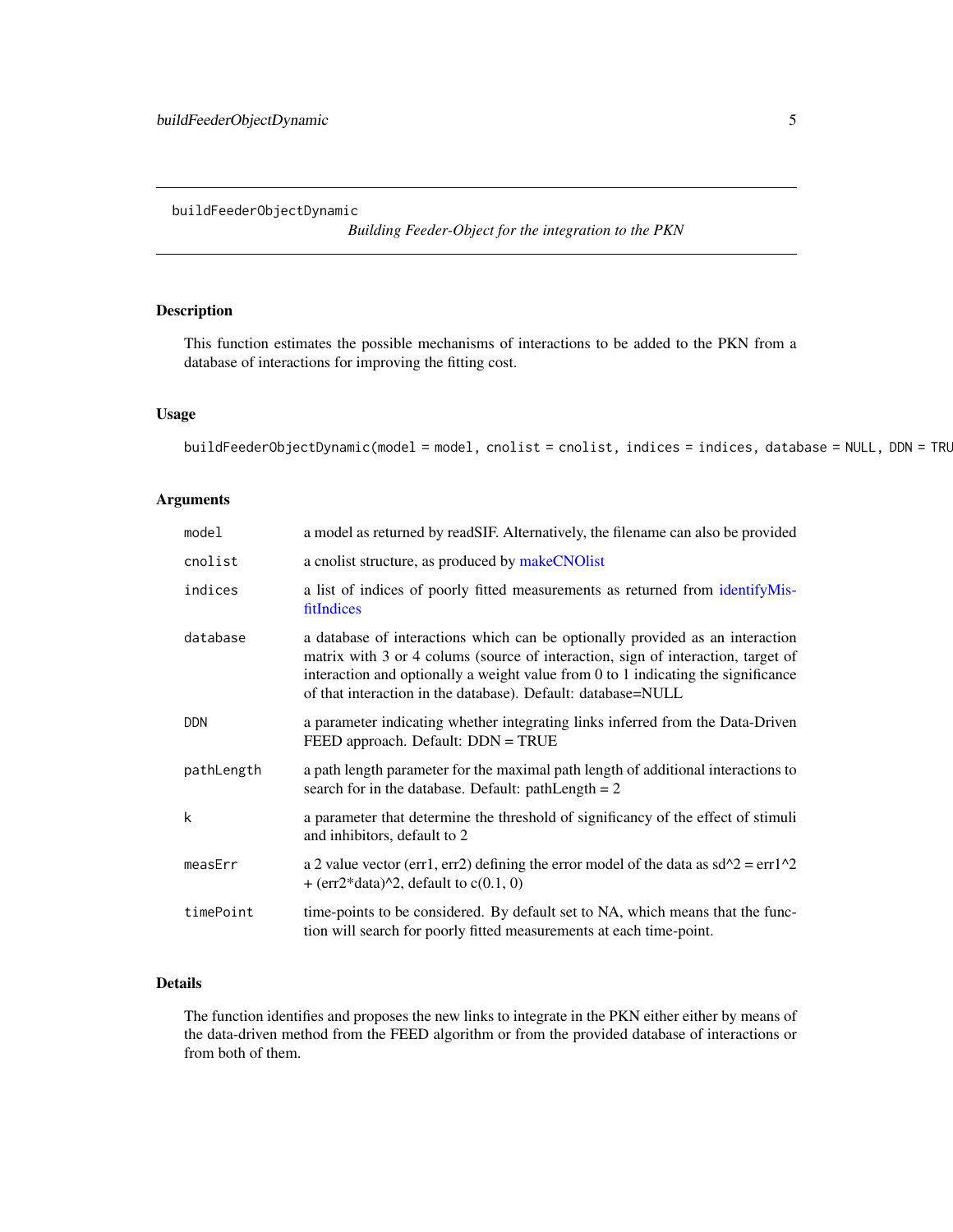# <span id="page-5-0"></span>Value

this function returns a list with fields:

Original PKN the original PKN

Feed mechanisms

the list of proposed interactions to integrate to the PKN (if both the database and the data-driven method are considered by the user, the last mechanism corresponds to the data-driven approach)

# Author(s)

E.Gjerga

# Examples

```
data(ToyModel_Gene, package="CNORfeeder")
data(CNOlistToy_Gene, package="CNORfeeder")
data(simData_toy,package="CNORfeeder")
```

```
feederObject = buildFeederObjectDynamic(model = model, cnolist = cnolist,
                                        indices = NULL, database = NULL,
                                        DDN = TRUE, pathLength = 2)
```

| cnolist<br><b>CNOlist</b> |
|---------------------------|
|---------------------------|

# Description

CNOlist object containing the perturbation experimental data.

#### Usage

cnolist

# Format

cnolist is the object which contains the data in the MIDAS file.

#### Source

This object is generated from the dynamic-feeder example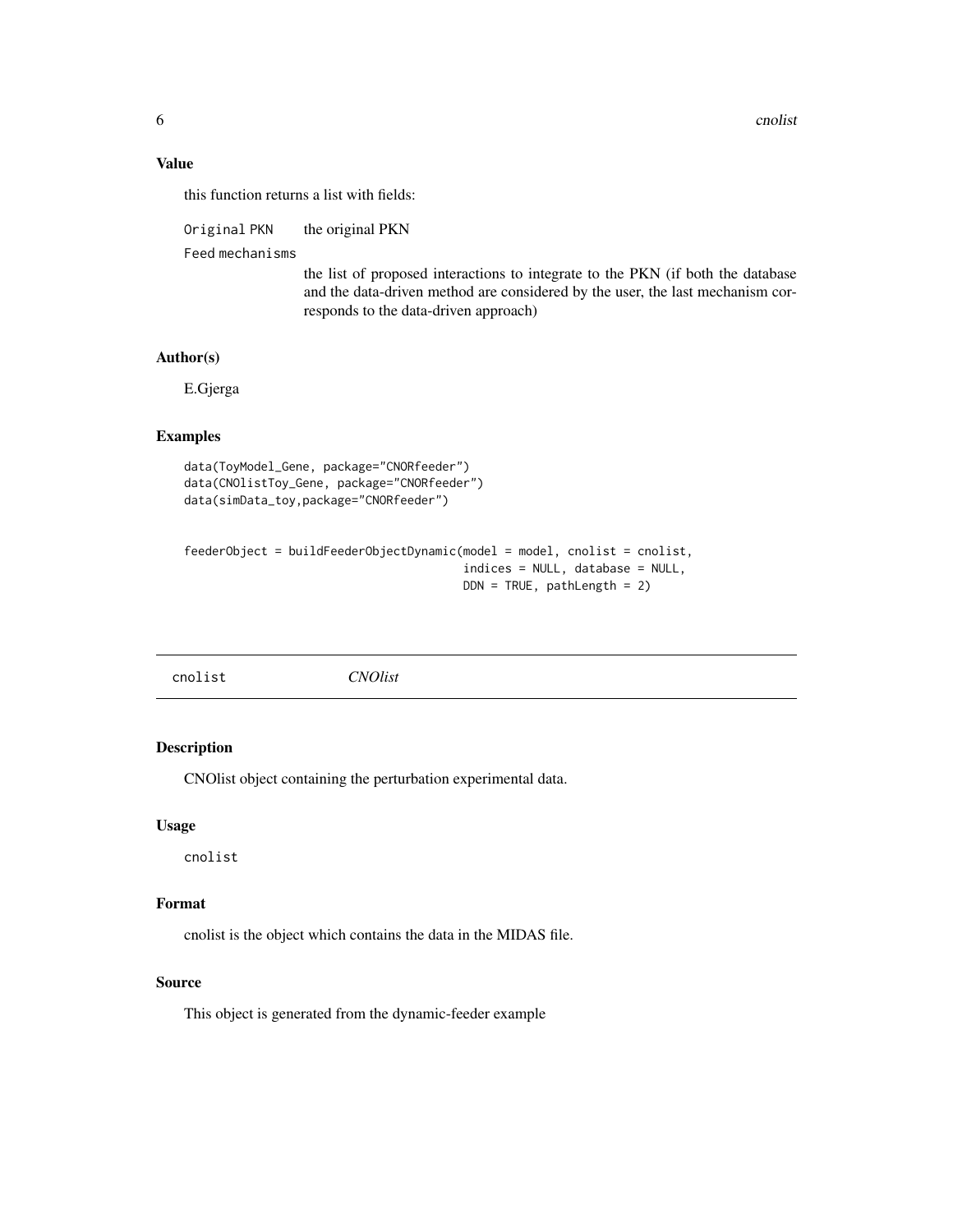<span id="page-6-0"></span>

Data-frame containing signed and directed interactions from Omnipath.

# Usage

database

# Format

database is the object which contains new interactions which can potentially be integrated.

# Source

This object is generated from the dynamic-feeder example

feederObject *Feeder Object*

# Description

Object list as obtained from the buildFeederObjectDynamic() function.

# Usage

feederObject

# Format

feederObject is a list containing interactions suggested to be added in the PKN.

# Source

This object is generated from the dynamic-feeder example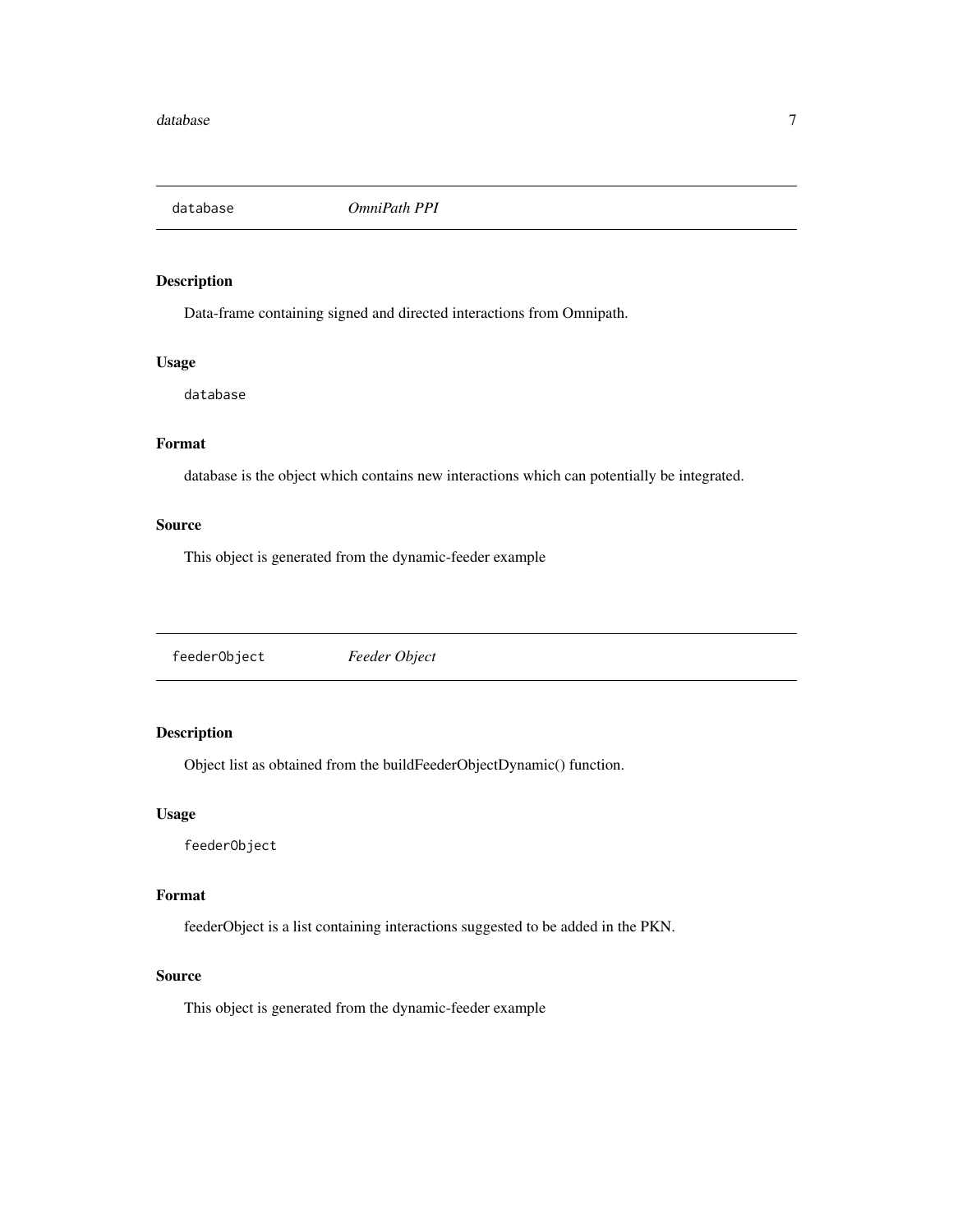This function is the genetic algorithm to be used to optimise a model by fitting to data containing one time point. It is the function [gaBinaryT1](#page-0-0) of CellNOptR modified in orter to differently weights for the integrated links

# Usage

```
gaBinaryT1W(CNOlist, model, initBstring=NULL, sizeFac = 1e-04,
    NAFac = 1, popSize = 50, pMutation = 0.5, maxTime = 60, maxGens = 500,
    stallGenMax = 100, selPress = 1.2, elitism = 5, relTol = 0.1, verbose=TRUE,
    priorBitString=NULL, maxSizeHashTable=5000)
```
# Arguments

| CNOlist     | a CNOIist on which the score is based (based on valueSignals[[2]], i.e. data at<br>time 1)                                                                                                                                 |
|-------------|----------------------------------------------------------------------------------------------------------------------------------------------------------------------------------------------------------------------------|
| model       | a model structure, as created by readSIF, normally pre-processed but that is<br>not a requirement of this function. If the links Weight field is provided in model<br>structure, all links are weighted according to that. |
| initBstring | an initial bitstring to be tested, should be of the same size as the number of<br>reactions in the model above (model\$reacID). Default is all ones.                                                                       |
| sizeFac     | the scaling factor for the size term in the objective function, default to 0.0001                                                                                                                                          |
| NAFac       | the scaling factor for the NA term in the objective function, default to 1                                                                                                                                                 |
| popSize     | the population size for the genetic algorithm, default set to 50                                                                                                                                                           |
| pMutation   | the mutation probability for the genetic algorithm, default set to $0.5$                                                                                                                                                   |
| maxTime     | the maximum optimisation time in seconds, default set to 60                                                                                                                                                                |
| maxGens     | the maximum number of generations in the genetic algorithm, default set to 500                                                                                                                                             |
| stallGenMax | the maximum number of stall generations in the genetic algorithm, default to<br>100                                                                                                                                        |
| selPress    | the selective pressure in the genetic algorithm, default set to 1.2                                                                                                                                                        |
| elitism     | the number of best individuals that are propagated to the next generation in the<br>genetic algorithm, default set to 5                                                                                                    |
| relTol      | the relative tolerance for the best bitstring reported by the genetic algorithm, i.e.,<br>how different from the best solution, default set to 0.1                                                                         |
| verbose     | logical (default to TRUE) do you want the statistics of each generation to be<br>printed on the screen?                                                                                                                    |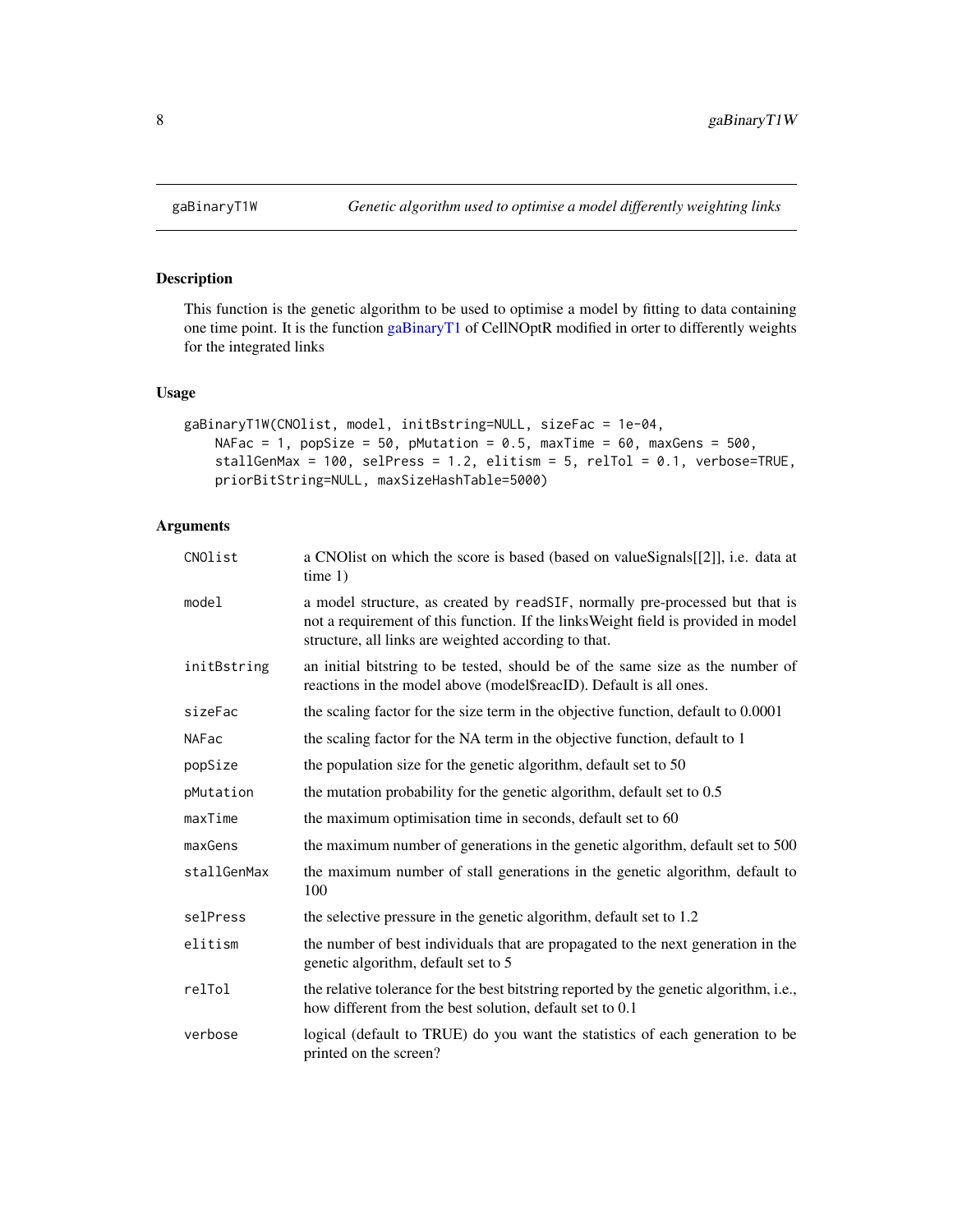<span id="page-8-0"></span>priorBitString At each generation, the GA algorithm creates a population of bitstrings that will be used to perform the optimisation. If the user knows the values of some bits, they can be used to overwrite bit values proposed by the GA algorithm. If provided, the priorBitString must have the same length as the initial bitstring and be made of 0, 1 or NA (by default, this bitstring is set to NULL, which is equivalent to setting all bits to NA). Bits that are set to 0 or 1 are used to replace the bits created by the GA itself (see example).

maxSizeHashTable

a hash table is use to store bitstring and related score. This allows the GA to be very efficient is the case of small models. The size of the hash table is 5000 by default, which may be too large for large models.

#### Details

The whole procedure is described in details in Saez-Rodriguez et al. (2009). The basic principle is that at each generation, the algorithm evaluates a population of models based on excluding or including some gates in the initial pre-processed model (this is encoded in a bitstring with contains 0/1 entries for each gate). The population is then evolved based on the results of the evaluation of these networks, where the evaluation is obtained by simulating the model (to steady state) under the various conditions present in the data, and then computing the squared deviation from the data, to which a penalty is added for size of the model and for species in the model that do not reach steady state.

#### Value

This function returns a list with elements:

| bString          | the best bitstring                                                                                                                                        |
|------------------|-----------------------------------------------------------------------------------------------------------------------------------------------------------|
| results          | a matrix with columns "Generation", "Best_score", "Best_bitString", "Stall_Generation",<br>"Avg_Score_Gen", "Best_score_Gen", "Best_bit_Gen", "Iter_time" |
| stringsTol       | the bitstrings whose scores are within the tolerance                                                                                                      |
| stringsTolScores |                                                                                                                                                           |
|                  | the secure of the chose mentioned strings                                                                                                                 |

the scores of the above-mentioned strings

#### Author(s)

C. Terfve, T. Cokelaer, F.Eduati

# References

J. Saez-Rodriguez, L. G. Alexopoulos, J. Epperlein, R. Samaga, D. A. Lauffenburger, S. Klamt and P. K. Sorger. Discrete logic modeling as a means to link protein signaling networks with functional analysis of mammalian signal transduction, Molecular Systems Biology, 5:331, 2009.

# See Also

[gaBinaryT1](#page-0-0)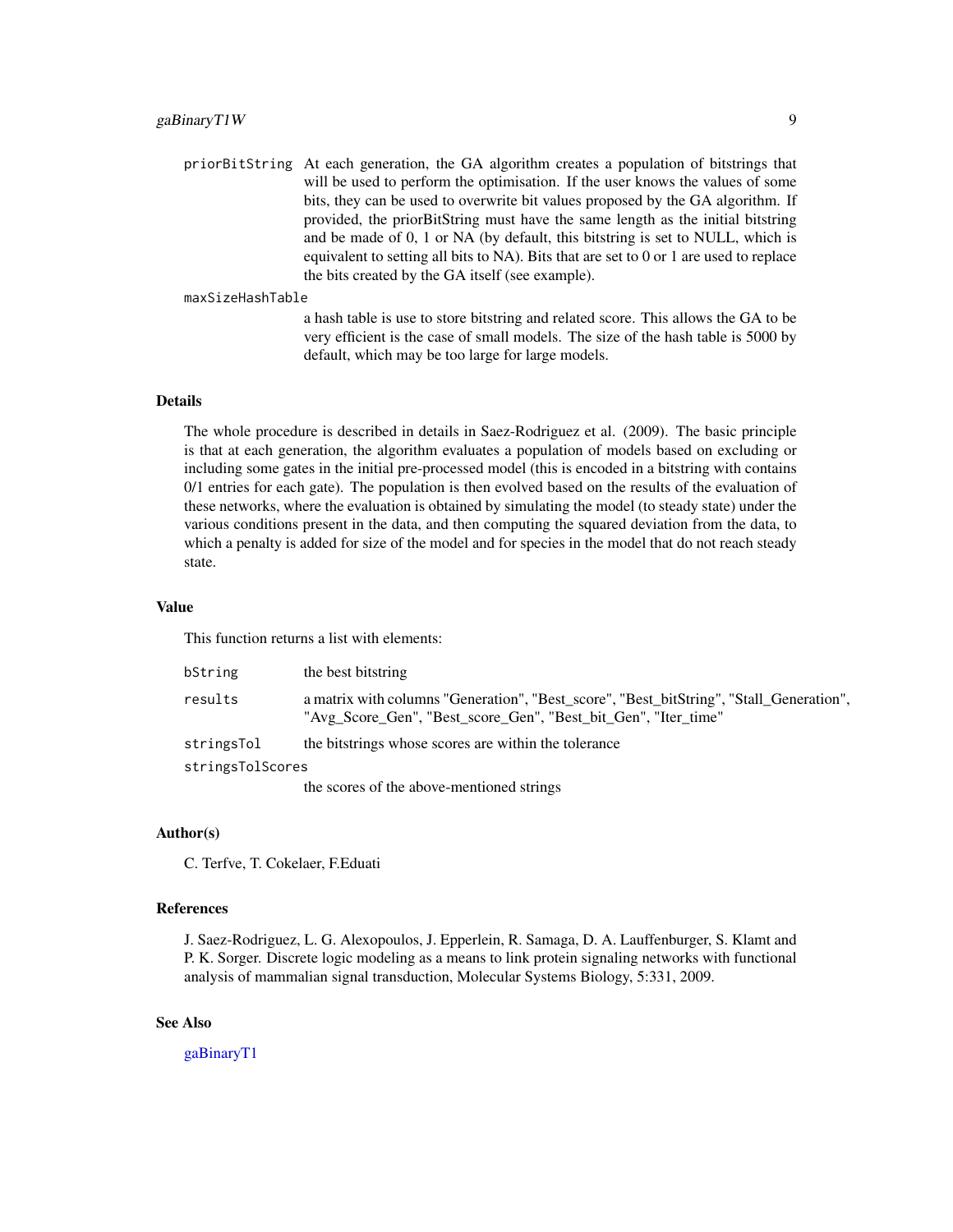# Examples

```
data(CNOlistDREAM,package="CellNOptR")
data(DreamModel,package="CellNOptR")
model<-preprocessing(data=CNOlistDREAM, model=DreamModel)
BTable <- makeBTables(CNOlist=CNOlistDREAM, k=2, measErr=c(0.1, 0))
modelIntegr <- mapBTables2model(BTable=BTable,model=model,allInter=TRUE)
modelIntegrWeight <- weighting(modelIntegr=modelIntegr, PKNmodel=DreamModel,
                        CNOlist=CNOlistDREAM, integrFac=10)
initBstring<-rep(1,length(modelIntegr$reacID))
# training to data using genetic algorithm (run longer to obtain better results)
DreamT1opt<-gaBinaryT1W(
CNOlist=CNOlistDREAM,
model=modelIntegrWeight,
initBstring=initBstring,
maxGens=2,
popSize=5,
verbose=FALSE)
```
<span id="page-9-1"></span>identifyMisfitIndices *Identifying indices of poorly fitted measurements*

#### Description

This function identifies poorly fitted measurements for specific experimental conditions. It returns a list of possible indices and mse's pointing to possible connections to be added during the feeding process.

# Usage

```
identifyMisfitIndices(cnolist = cnolist, model = model, simData = NULL, mseThresh = 0)
```
#### Arguments

| cnolist   | a cnolist structure, as produced by makeCNOlist                                                                                                                                                                                                          |
|-----------|----------------------------------------------------------------------------------------------------------------------------------------------------------------------------------------------------------------------------------------------------------|
| model     | a model as returned by readSIF. Alternatively, the filename can also be provided.                                                                                                                                                                        |
| simData   | a matrix of simulated data values for a specific model as returned by plotLBod-<br>eFitness (default set to NULL in which case users do not need to do an initial fit<br>of the model and the FEED algorithm will search for new links indiscriminately) |
| mseThresh | thrreshold parameter for minimal misfit to be considered - if the initial fit (mse)<br>for a node in a specific condition is larger/wrose than the threshold value, it will<br>be considered as poorly fitted (mseThresh = $0$ by default)               |

<span id="page-9-0"></span>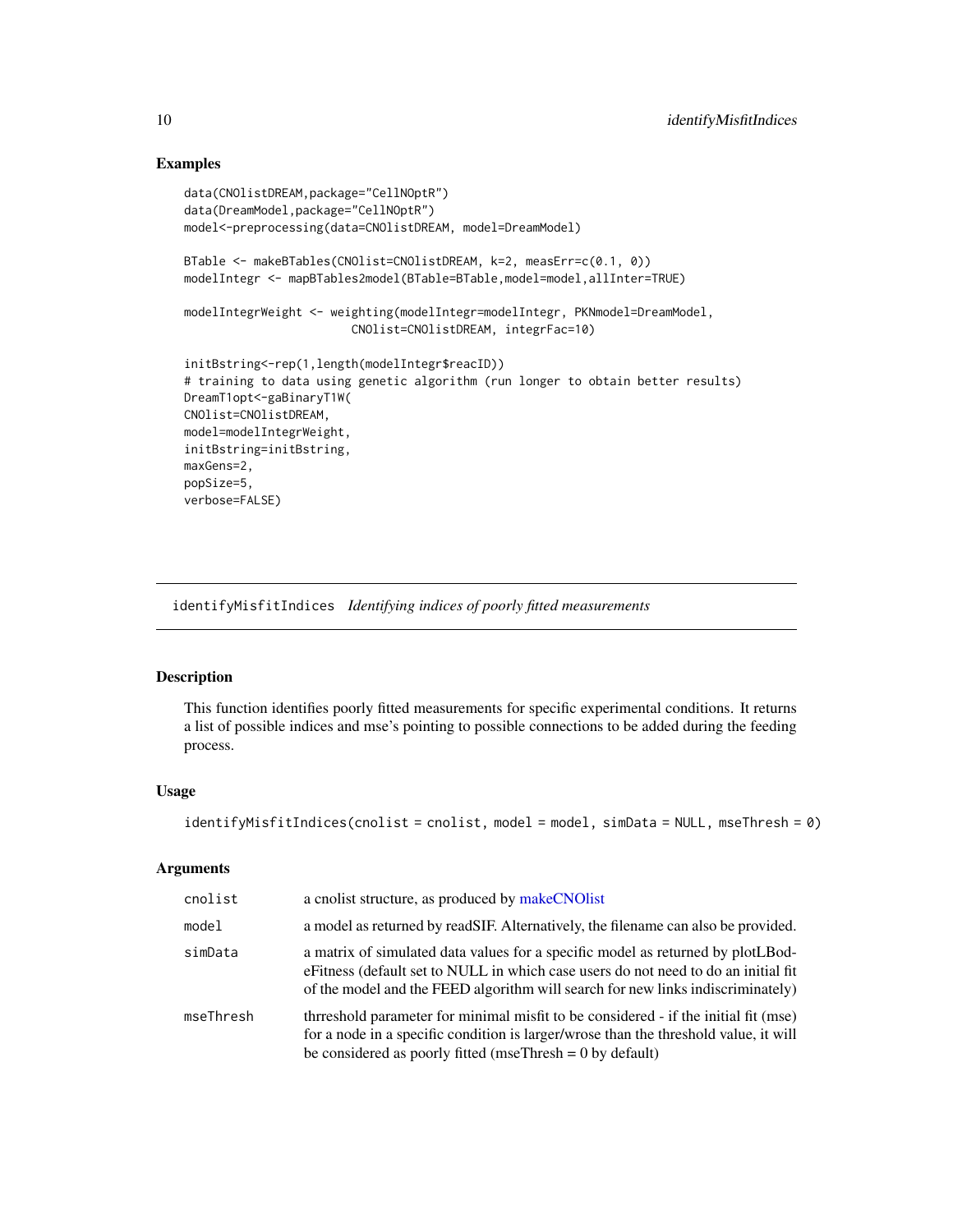#### <span id="page-10-0"></span>indices and the state of the state of the state of the state of the state of the state of the state of the state of the state of the state of the state of the state of the state of the state of the state of the state of th

# Details

This function computes the misfits (MSE values) between the actual measured data points and the data values for a specific set of inferred model parameters. Once the MSE values are calculated for each of the measurements over each experimental condition, the poorly fitted measurements are then identify. A measurement is considered as poorly fitted if the corresponding inferred MSE value is higher than the specified MSE threshold value (mseThresh).

# Value

this function returns a list with fields:

| indices | a list of indices pointing to the poorly fitted measurements and the corresponding<br>ms value                                           |
|---------|------------------------------------------------------------------------------------------------------------------------------------------|
| use     | a matrix of use values indicating the mismatch between model simulations and<br>data for each measurement at each experimental condition |

#### Author(s)

E.Gjerga

# Examples

```
data(ToyModel_Gene, package="CNORfeeder")
data(CNOlistToy_Gene, package="CNORfeeder")
data(indices,package="CNORfeeder")
data(database, package="CNORfeeder")
data(simData_toy,package="CNORfeeder")
```

```
indices = identifyMisfitIndices(cnolist = cnolist, model = model,
                                simData = simData, mesThresh = 0.05)
```

```
indices Mis-fit indices
```
# Description

Simulation data as obtained from the identifyMisfitIndices() function.

#### Usage

indices

#### Format

indices is a list of poorly predicted measurements.

#### Source

This object is generated from the dynamic-feeder example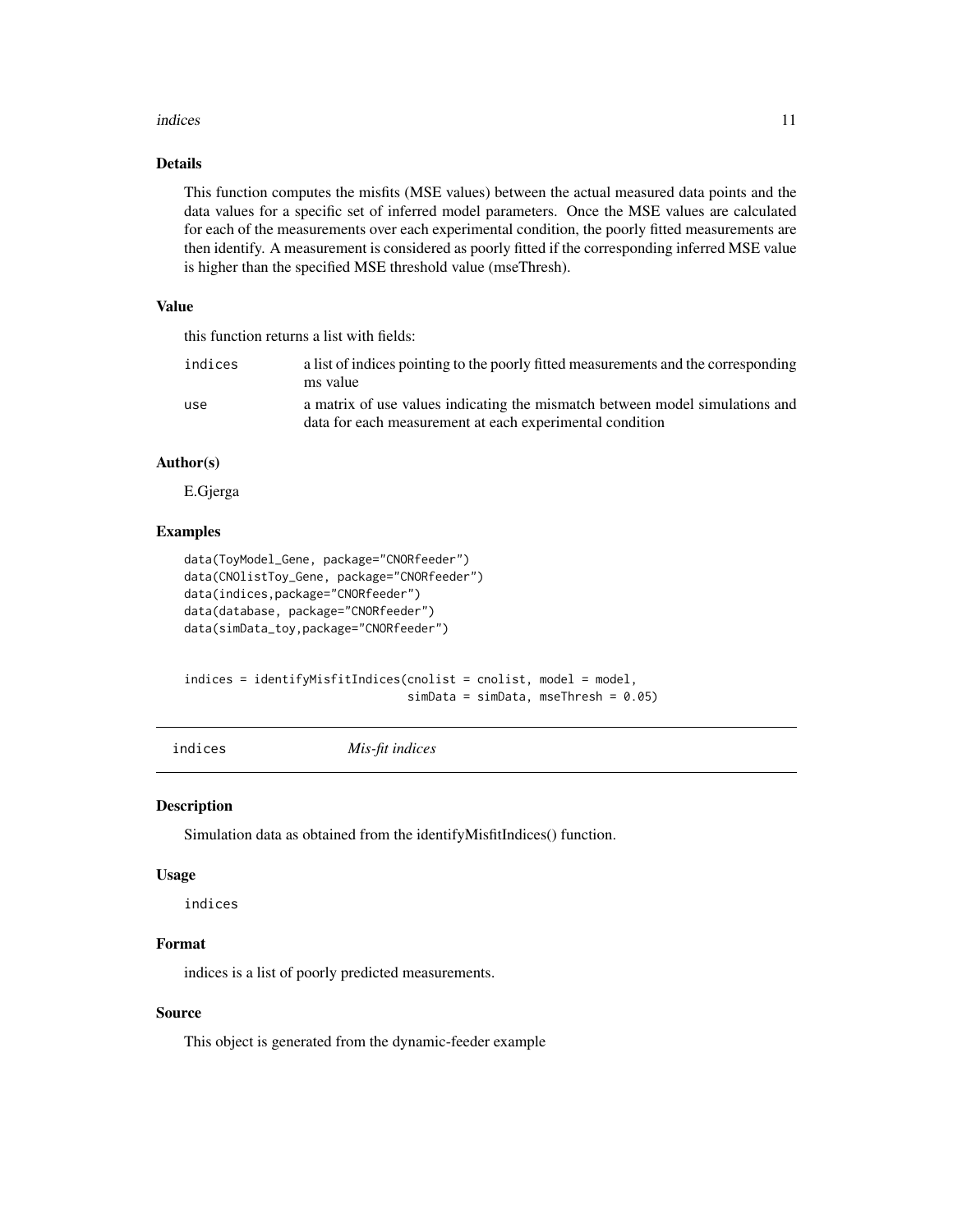<span id="page-11-0"></span>integratedModel *Integrated Model*

# **Description**

PKNlist object as obtained from the integrateLinks() function.

#### Usage

integratedModel

#### Format

integratedModel is the model we obtain after the integration of the new links.

#### Source

This object is generated from the dynamic-feeder example

integrateLinks *Integrating the new links to the PKN*

#### Description

This function integrates the new links inferred via the FEED method or from the database to the original PKN.

#### Usage

```
integrateLinks(feederObject = feederObject, cnolist = cnolist, database = NULL)
```
# Arguments

| feederObject | a feederObject structure, as produced by buildFeederObjectDynamic                 |
|--------------|-----------------------------------------------------------------------------------|
| cnolist      | a cnolist structure, as produced by makeCNOlist                                   |
| database     | a database of interactions which can be optionally provided as an interaction     |
|              | matrix with 3 or 4 colums (source of interaction, sign of interaction, target of  |
|              | interaction and optionally a weight value from 0 to 1 indicating the significance |
|              | of that interaction in the database). Default: database=NULL                      |

#### Details

This function integrates the new links inferred via the FEED method or from the database to the original PKN. Moreover it indicates which are the integrated links and if a weighted database has been used it also shows the weights assigned to each integrated link. Links that are present in the original PKN are assigned a database weight of 0, integrated links that have been inferred via the FEED method and are not present in the database are assigned a database penalty of Inf, while integrated links present in the database take values between 0 and 1.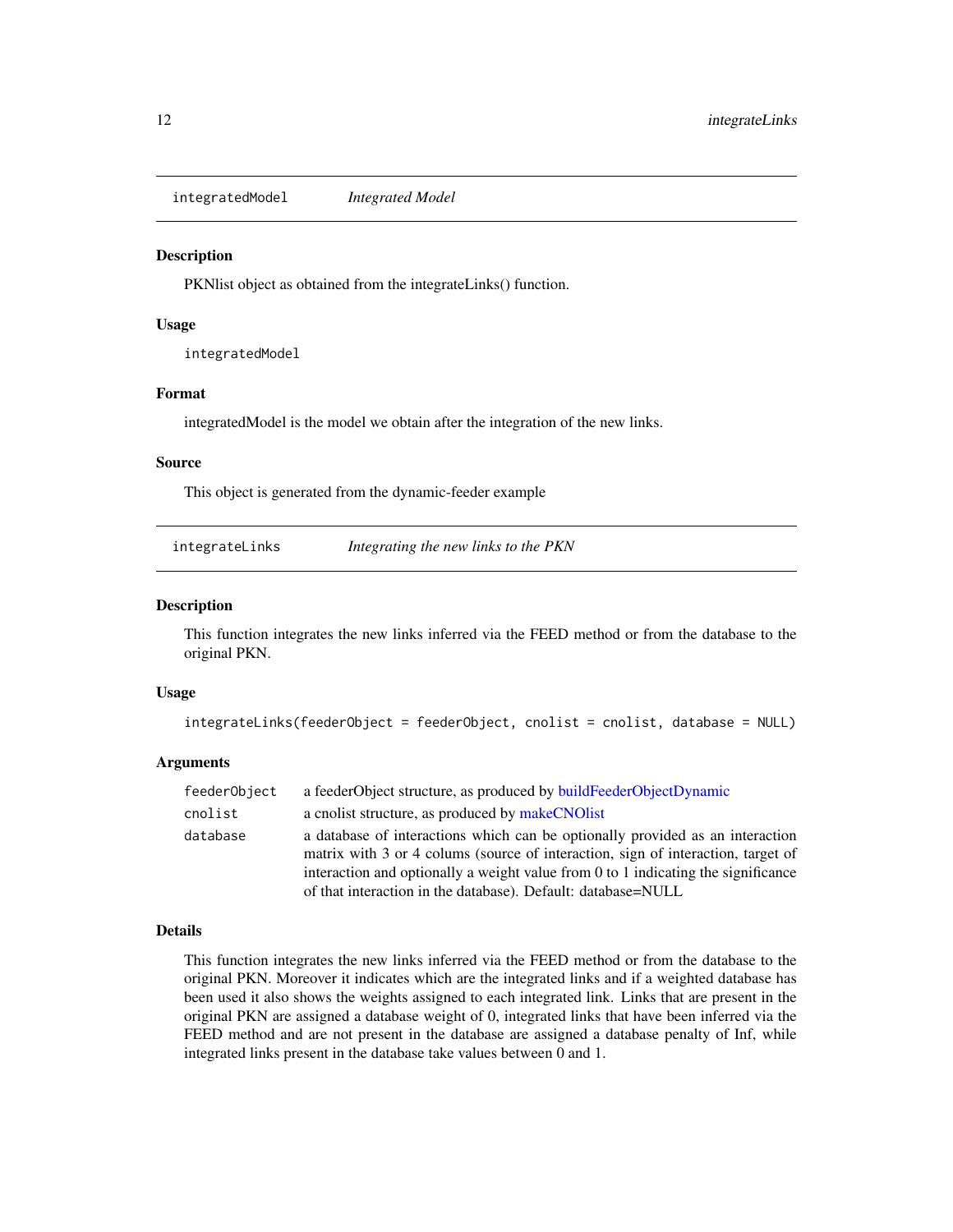# <span id="page-12-0"></span>linksRanking 13

# Value

this function returns a list with fields:

| model           | the integrated model                                                            |
|-----------------|---------------------------------------------------------------------------------|
| integLinksIdx   | indices pointing towards the newly integrated links of the model                |
| integSpeciesIdx |                                                                                 |
|                 | indices pointing towards the newly integrated species of the model              |
|                 | database Weight weights assigned based on the presence of links in the database |

# Author(s)

E.Gjerga

# Examples

```
data(feederObject_toy,package="CNORfeeder")
data(CNOlistToy_Gene, package="CNORfeeder")
data(CNOlistToy_Gene, package="CNORfeeder")
```

```
integratedModel = integrateLinks(feederObject = feederObject, cnolist = cnolist,
                                  database = NULL)
```
linksRanking *Ranking of links inferred from data*

# Description

This function uses data (CNOlist) to rank links based on measurement error model as used by FEED method to reverse-engineer the network.

# Usage

```
linksRanking(CNOlist, measErr=c(0.1, 0), savefile=FALSE)
```
# Arguments

| CNOlist  | a CNO list structure, as produced by make CNO list                                                                              |
|----------|---------------------------------------------------------------------------------------------------------------------------------|
| measErr  | a 2 value vector (err1, err2) defining the error model of the data as $sd^2 = erf^2$<br>$+$ (err2*data)^2, default to c(0.1, 0) |
| savefile | TRUE to save the file in txt format, FALSE not. Default is FALSE.                                                               |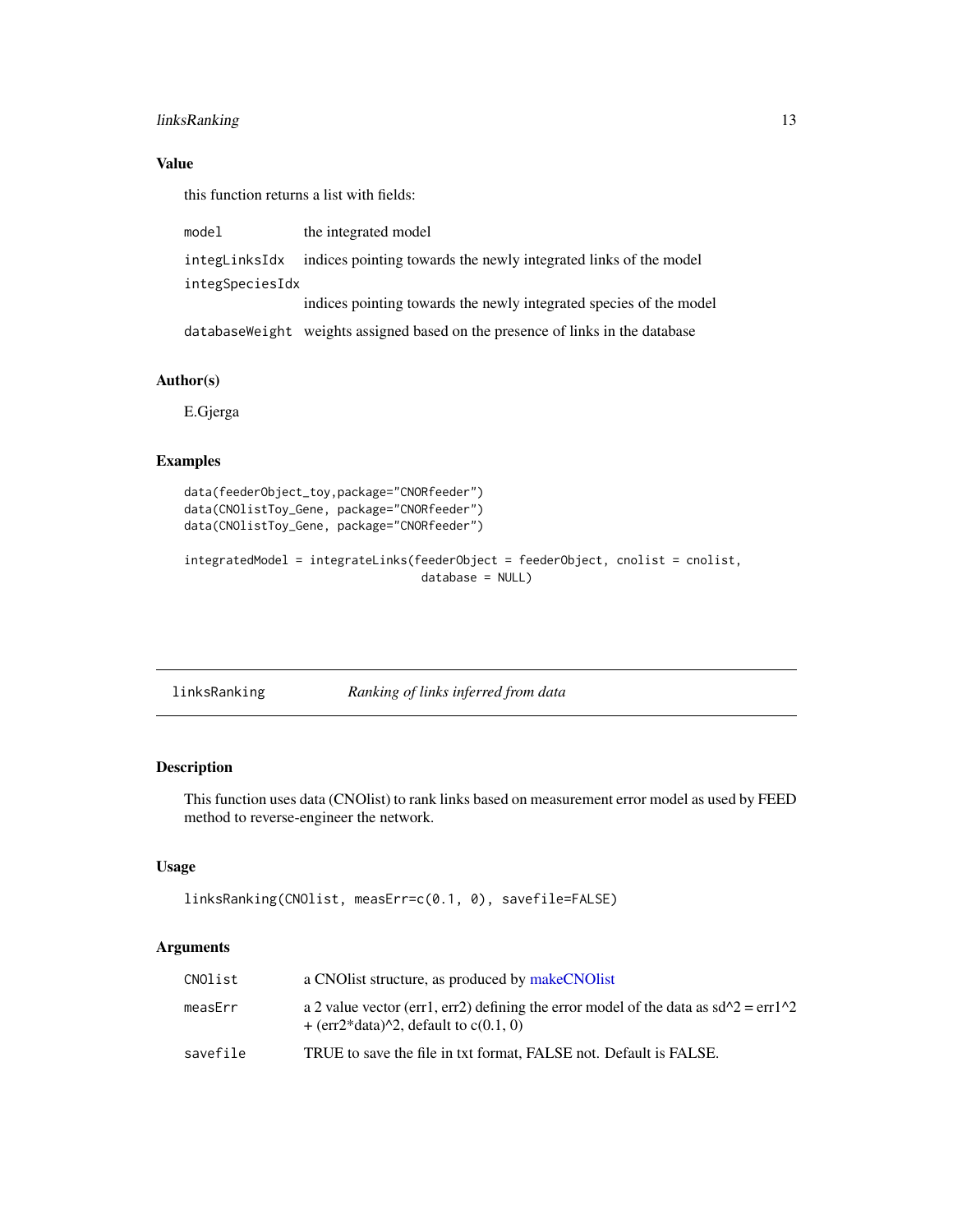#### Details

This function is similar to the fist step of FEED to reverse engineer the network strictly from data, i.e. the inference of Boolean tables, as described in (Eduati et al., PLoS ONE, 2010) and implemented in [makeBTables.](#page-13-1) Links are ranked according to the upper limit value of parameterk allowing the presence of the link, where k is the parameter which is multiplied by the measurement error in order to assess the relevance of a link. The function returs link in decreasing order of importance and associate to each link a value (maximum value of k allowing the presence of the link) quantifying its relevance.

# Value

this function returns a list with fields:

Lrank a matrix in which each link is associated with a numerical value, links are ordered in decreasing order of reliability)

#### Author(s)

F.Eduati

#### References

F. Eduati, A. Corradin, B. Di Camillo, G. Toffolo. A Boolean approach to linear prediction for signaling network modeling. PLoS ONE; 5(9): e12789.

#### See Also

[makeCNOlist,](#page-0-0) [makeBTables](#page-13-1)

#### Examples

```
data(CNOlistDREAM,package="CellNOptR")
Lrank <- linksRanking(CNOlist=CNOlistDREAM, measErr=c(0.1, 0))
```
<span id="page-13-1"></span>makeBTables *Make Boolean tables*

# Description

This function uses data (CNOlist) to infer a Boolean table for each measured protein, codifying if a particular stimulus inhibitor combination affects the protein. A stimulus or an inhibitor significantly affects an output protein if it is able to modify its activity level of a quantity that exceeds the uncertainty associated with its measurement.

#### Usage

```
makeBTables(CNOlist, k=2, measErr=c(0.1, 0), timePoint=NA)
```
<span id="page-13-0"></span>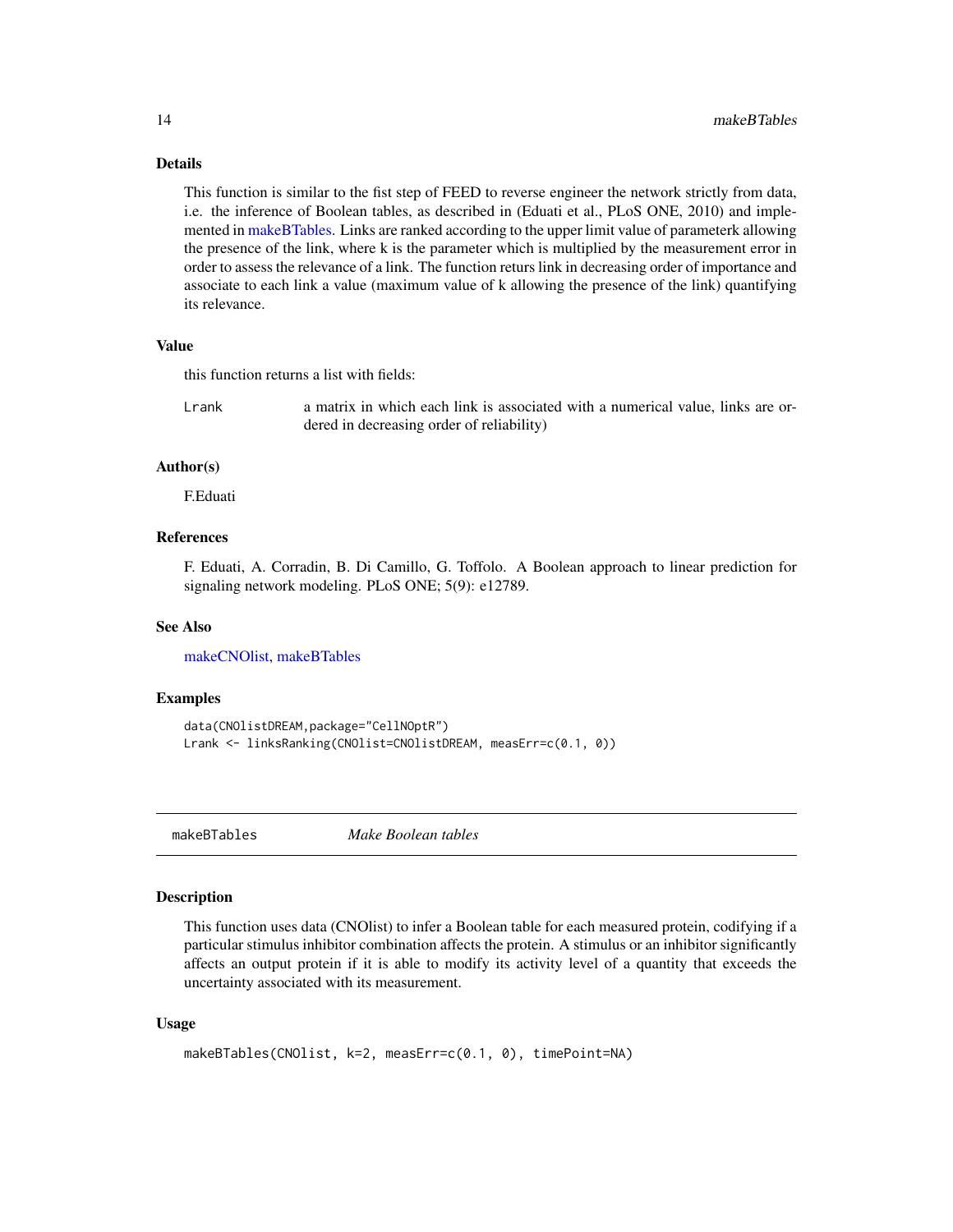#### <span id="page-14-0"></span>makeBTables 15

#### **Arguments**

| CNOlist   | a CNO list structure, as produced by make CNO list                                                                                              |
|-----------|-------------------------------------------------------------------------------------------------------------------------------------------------|
| k         | a parameter that determine the threshold of significancy of the effect of stimuli<br>and inhibitors, default to 2                               |
| measErr   | a 2 value vector (err1, err2) defining the error model of the data as $sd^2 = erf^2$<br>$+$ (err2*data)^2, default to c(0.1, 0)                 |
| timePoint | the time point to be considered for the inference of the Boolean tables (i.e. "t1"<br>or "t2"), if not specified all time points are consideres |

# Details

This function computes the fist step of FEED to reverse engineer the network strictly from data, i.e. the inference of Boolean tables, as described in (Eduati et al., PLoS ONE, 2010). For each protein, a Boolean table is inferred having one columns for each stimulus and one row for each inhibitor. If a stimulus produces a significant effect on the activity level of the protein this is codified with a 1 in the corresponding column, if also the inhibitor affects the protein there is a 2 in the corresponding cell. The sign of the regulation is coded in separate tables.

#### Value

this function returns a list with fields:

| namesSignals | a vector of names of signals                                                                                                                                                            |
|--------------|-----------------------------------------------------------------------------------------------------------------------------------------------------------------------------------------|
| tables       | a list with one Boolean table for each protein codifying the effect of stimuli<br>(columns) and inhibitors (rows), 1 if the stimulus affect the protein, 2 if also the<br>inhibior does |
| NotMatStim   | has the same format as tables but just contains a 1 if the regulation has a negative<br>effect, and 0 otherwise                                                                         |
| NotMatInhib  | has the same format as tables but just contains a 1 if the regulation has a negative<br>effect, and 0 otherwise                                                                         |

# Author(s)

F.Eduati

#### References

F. Eduati, A. Corradin, B. Di Camillo, G. Toffolo. A Boolean approach to linear prediction for signaling network modeling. PLoS ONE; 5(9): e12789.

#### See Also

[makeCNOlist,](#page-0-0) [mapBTables2model](#page-15-1)

#### Examples

```
data(CNOlistDREAM,package="CellNOptR")
BTable <- makeBTables(CNOlist=CNOlistDREAM, k=2, measErr=c(0.1, 0))
```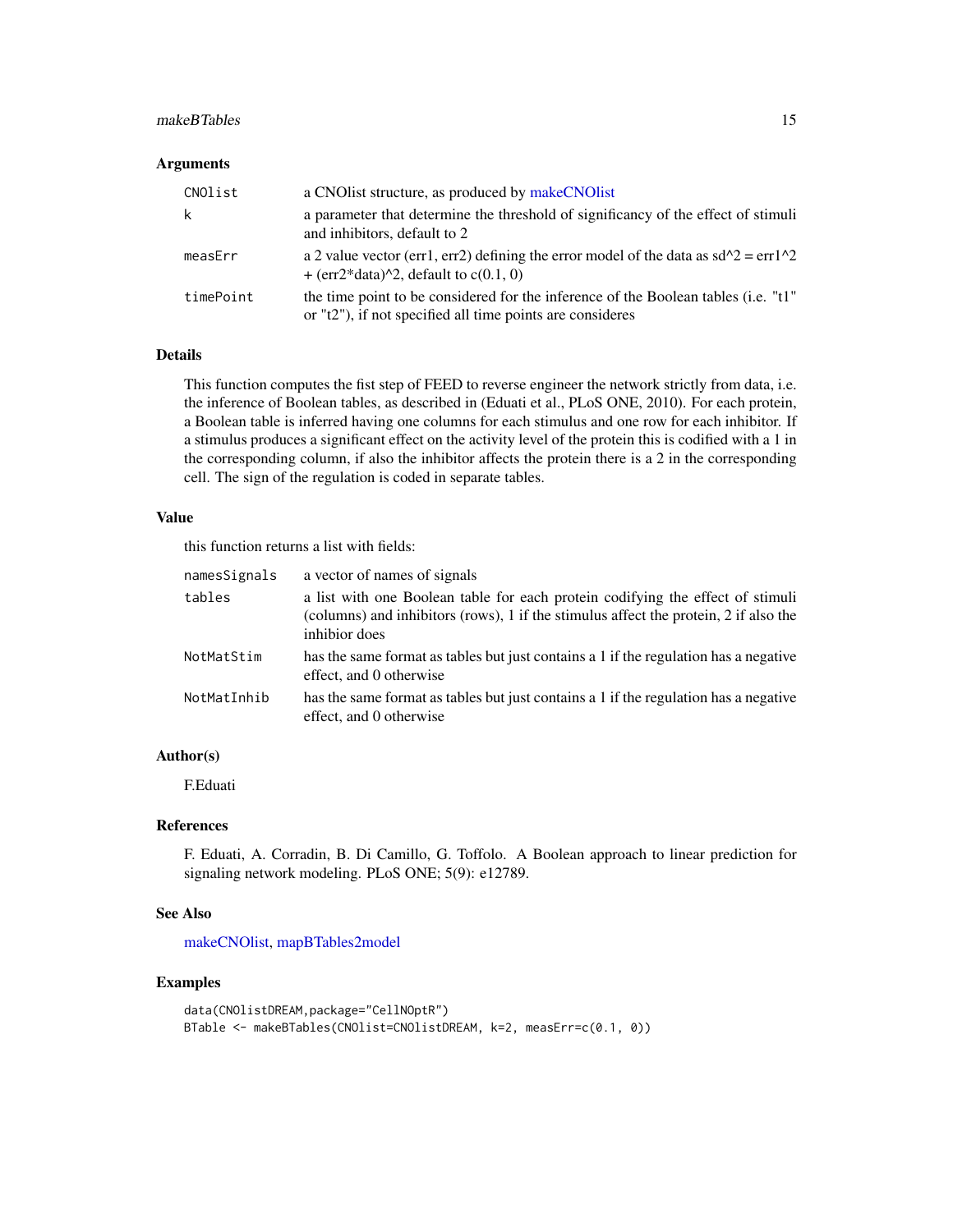<span id="page-15-1"></span><span id="page-15-0"></span>

This function infers the network from the Boolean tables and integrates it with the network encoded in the model (generally derived from prior knowledge), adding links that are missing.

#### Usage

mapBTables2model(BTable,model,optimRes=NA,allInter=TRUE,compressed=TRUE)

# Arguments

| <b>BTable</b> | a BTable list, as created by makeBTables                                                                                                                                                                                                             |
|---------------|------------------------------------------------------------------------------------------------------------------------------------------------------------------------------------------------------------------------------------------------------|
| model         | a model list, as created by readSif                                                                                                                                                                                                                  |
| optimRes      | a bit string with the reaction of the model to be considered, default considers all<br>reactions                                                                                                                                                     |
| allInter      | one new link in the network can correspond to more links in the model, set it to<br>TRUE if you want to add all possible links, FALSE to add only one link, default<br>is TRUE                                                                       |
| compressed    | this argument is used to decede how to deal with unmeasured and unperturbed<br>nodes (white nodes). As general guideline, it should be set to TRUE if the PKN<br>has been compressed in the preprocessing step, FALSE otherwise. Default is<br>TRUE. |

#### Details

The function receive as input the Boolean Tables, infers the data-driven network form them (as descibed in (Eduati et al., PLoS ONE, 2010)) and integrates it with the model, returning a new model with the integrated links. If the Model is not given as input (Model=NULL), the data-driven network is returned as model.

#### Value

a new model with the integrated links and an additional field:

indexIntegr a vector with the indexes of the integrated links

# Author(s)

F.Eduati

#### References

F. Eduati, A. Corradin, B. Di Camillo, G. Toffolo. A Boolean approach to linear prediction for signaling network modeling. PLoS ONE; 5(9): e12789.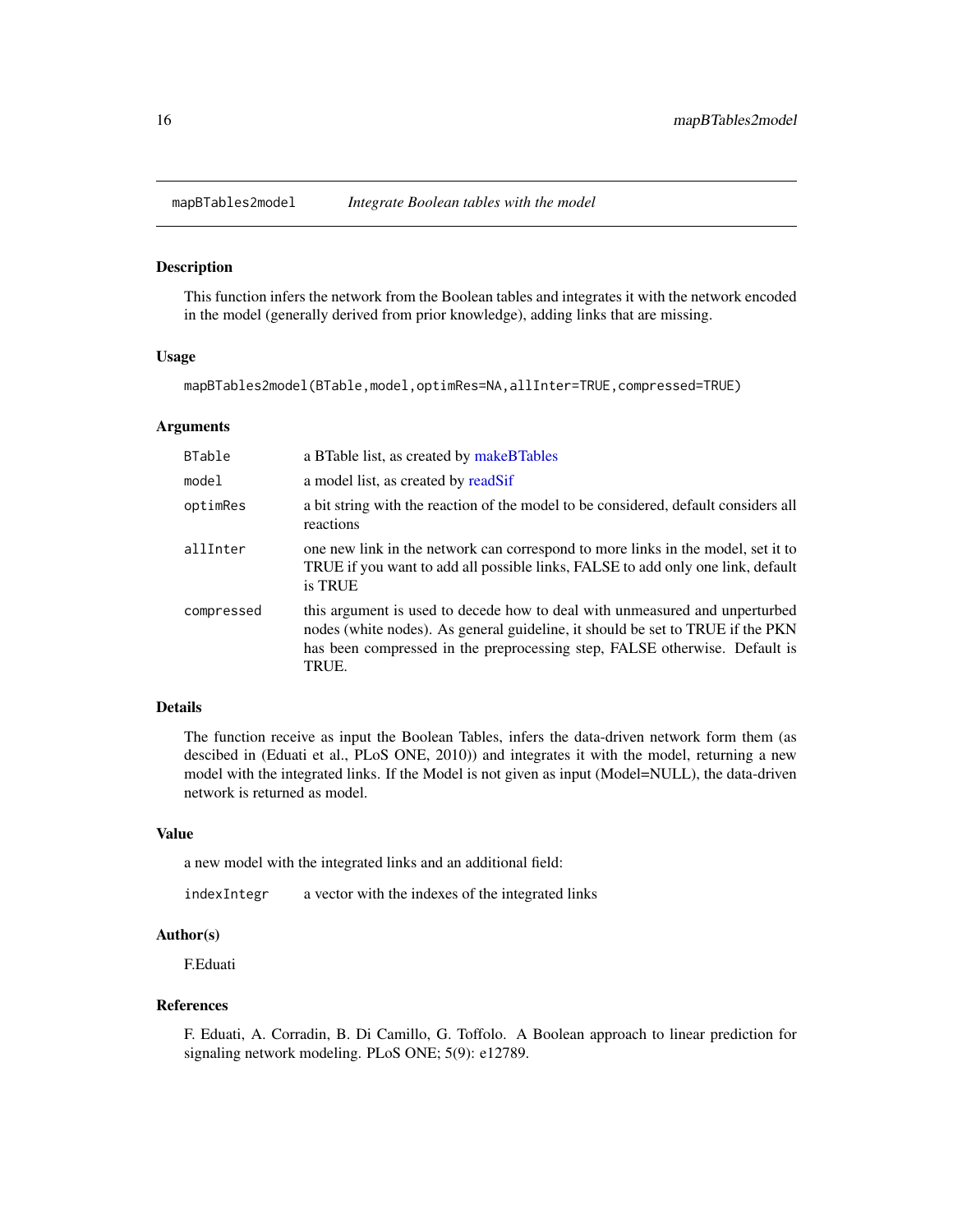# <span id="page-16-0"></span>mapDDN2model 17

# See Also

[readSif,](#page-0-0) [readMIDAS,](#page-0-0) [makeBTables](#page-13-1)

#### Examples

```
data(CNOlistDREAM,package="CellNOptR")
data(DreamModel,package="CellNOptR")
model<-preprocessing(data=CNOlistDREAM, model=DreamModel)
BTable <- makeBTables(CNOlist=CNOlistDREAM, k=2, measErr=c(0.1, 0))
modelIntegr <- mapBTables2model(BTable=BTable,model=model,allInter=TRUE)
# modelIntegr$reacID[modelIntegr$indexIntegr] to see the integrated links
```
<span id="page-16-1"></span>mapDDN2model *Integrate data-drive network with the model*

# Description

This function integrates the data-driven network (in sif format) with the network encoded in the model (generally derived from prior knowledge), adding links that are missing.

#### Usage

mapDDN2model(DDN,model,CNOlist,allInter=TRUE)

#### Arguments

| <b>DDN</b> | a sif file encoding a data-driven network, as created by Binference or MIinfer-<br>ence                                                                                        |
|------------|--------------------------------------------------------------------------------------------------------------------------------------------------------------------------------|
| model      | a model list, as created by readSif                                                                                                                                            |
| CNOlist    | a CNO list, as created by make CNO list                                                                                                                                        |
| allInter   | one new link in the network can correspond to more links in the model, set it to<br>TRUE if you want to add all possible links, FALSE to add only one link, default<br>is TRUE |

# Details

The function receives as input a sif file with the data-driven network, as created by [Binference](#page-2-1) or [MIinference,](#page-17-1) and integrates it with the model, returning a new model with the integrated links.

#### Value

a new Model with the integrated links and an additional field:

indexIntegr a vector with the indexes of the integrated links

#### Author(s)

F.Eduati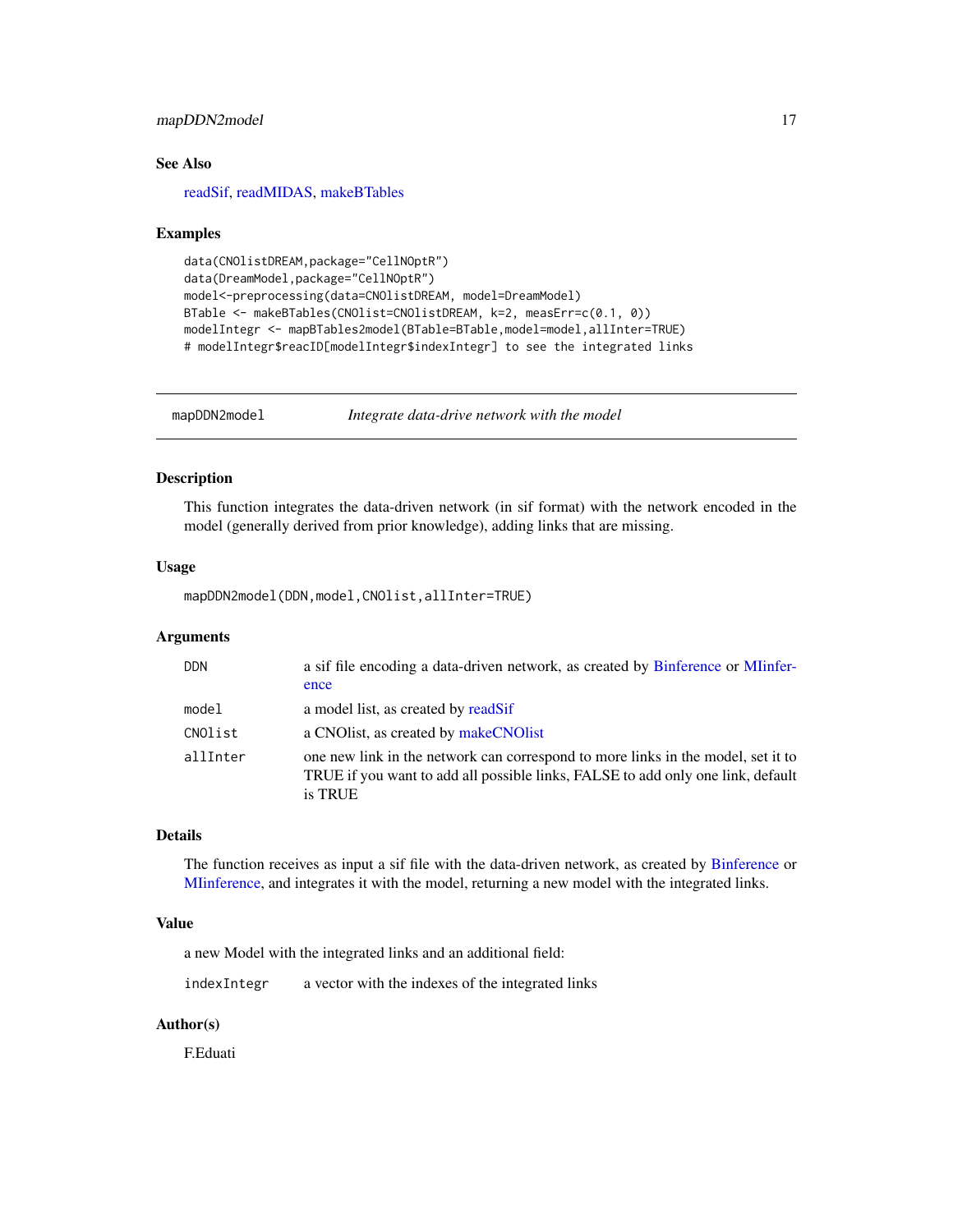# See Also

[readSif,](#page-0-0) [readMIDAS,](#page-0-0) [Binference,](#page-2-1) [MIinference](#page-17-1)

#### Examples

```
data(CNOlistDREAM,package="CellNOptR")
data(DreamModel,package="CellNOptR")
model<-preprocessing(data=CNOlistDREAM, model=DreamModel)
```

```
## Not run:
DDN<-Binference(CNOlistDREAM, tempCheckOrders=10, maxIter=100,
                filename="BAYESIAN")
```
modelIntegr<-mapDDN2model(DDN=DDN,model=model,CNOlist=CNOlistDREAM)

## End(Not run)

<span id="page-17-1"></span>MIinference *Mutual information based network inference*

#### Description

This function uses data (CNOlist) to infer a data-driven network using the mutual information based appoaches ARACNe and CLR as implemented in the minet package.

#### Usage

```
MIinference(CNOlist, method="ARACNE", PKNgraph=NULL,
            filename="ARACNE")
```
#### **Arguments**

| CNOlist  | a CNO list structure, as produced by make CNO list                                                  |
|----------|-----------------------------------------------------------------------------------------------------|
| method   | a character, the name of the method to be used: ARACNE or CLR. Default,<br><b>ARACNE</b>            |
| PKNgraph | a network to be used for comparison to assess the directionality of some links.<br>Default is NULL. |
| filename | name of the sif file saved, default ARACNE                                                          |

#### Details

This function transforms the data in a format compatible with minet package, infers the network using aracne or clr as implemented in the minet package and returns the network in the sif format. It is important to notice that mutual information approaches do not allow for determining the directionality of the links thus both directions are considered. The function allows to give as input a network in graph format (graph package, see [sif2graph](#page-0-0) to convert from sif to graph format) to be used as comparison to assess the directionality of some links, e.g. PKN.

<span id="page-17-0"></span>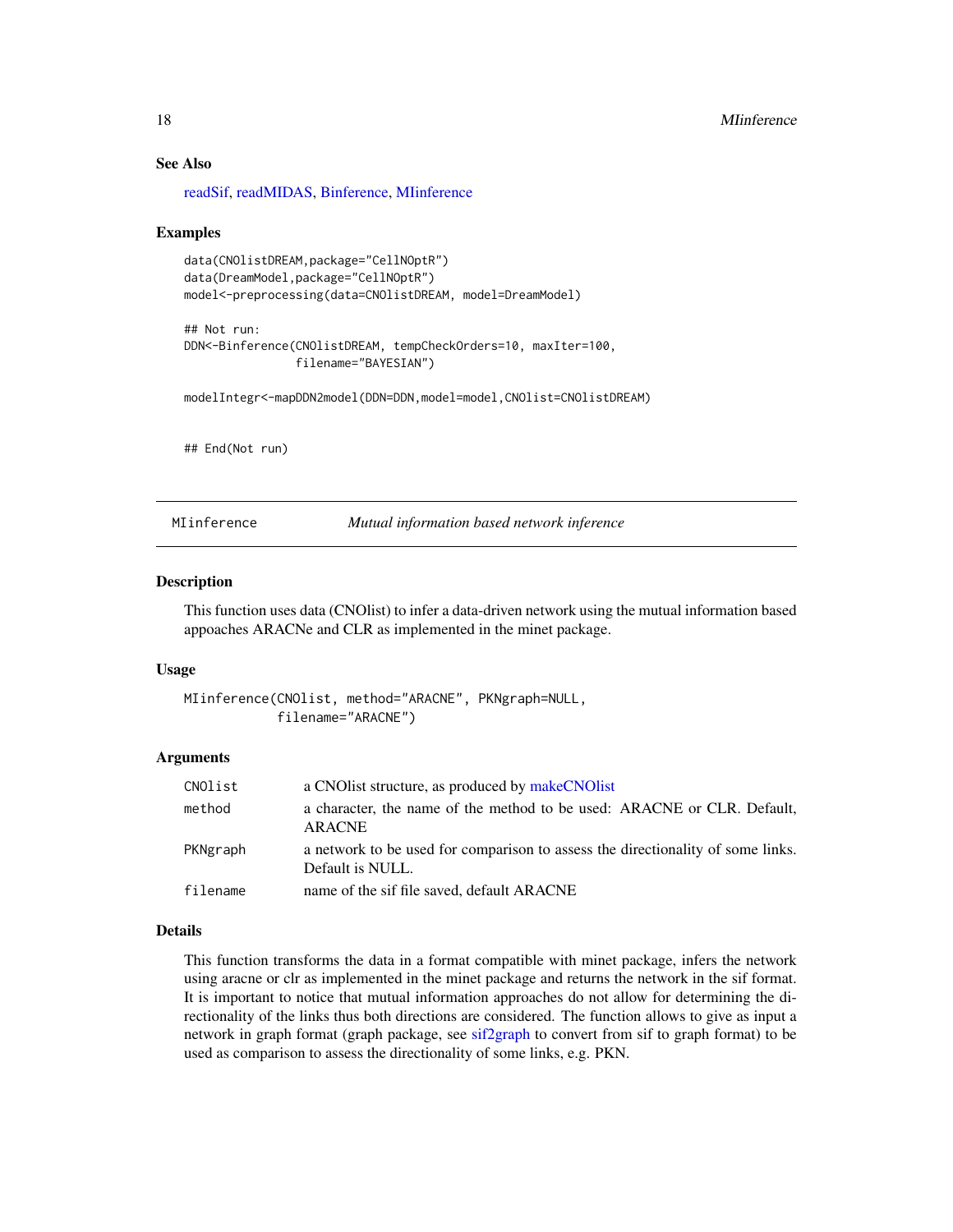#### <span id="page-18-0"></span>model and the contract of the contract of the contract of the contract of the contract of the contract of the contract of the contract of the contract of the contract of the contract of the contract of the contract of the

# Value

sif the inferred data-driven network in sif format

# Author(s)

F.Eduati

# References

P. E. Meyer, F. Lafitte and G. Bontempi (2008). MINET: An open source R/Bioconductor Package for Mutual Information based Network Inference. BMC Bioinformatics, 9(1), 2008

# See Also

[mapDDN2model,](#page-16-1) [sif2graph,](#page-0-0) [model2sif](#page-0-0)

# Examples

```
data(CNOlistDREAM,package="CellNOptR")
data(DreamModel,package="CellNOptR")
PKNgraph<-sif2graph(model2sif(DreamModel))
```

```
method="ARACNE"
#method="CLR"
DDN<-MIinference(CNOlist=CNOlistDREAM, method=method,
                 PKNgraph=PKNgraph, filename=method)
```
model *Prior Knowledge Network*

# Description

Model object from the dynamic-feeder example.

# Usage

model

# Format

model is an PKNlist with proteins as nodes and undirected links as physical protein interactions.

# Source

This object is generated from the dynamic-feeder example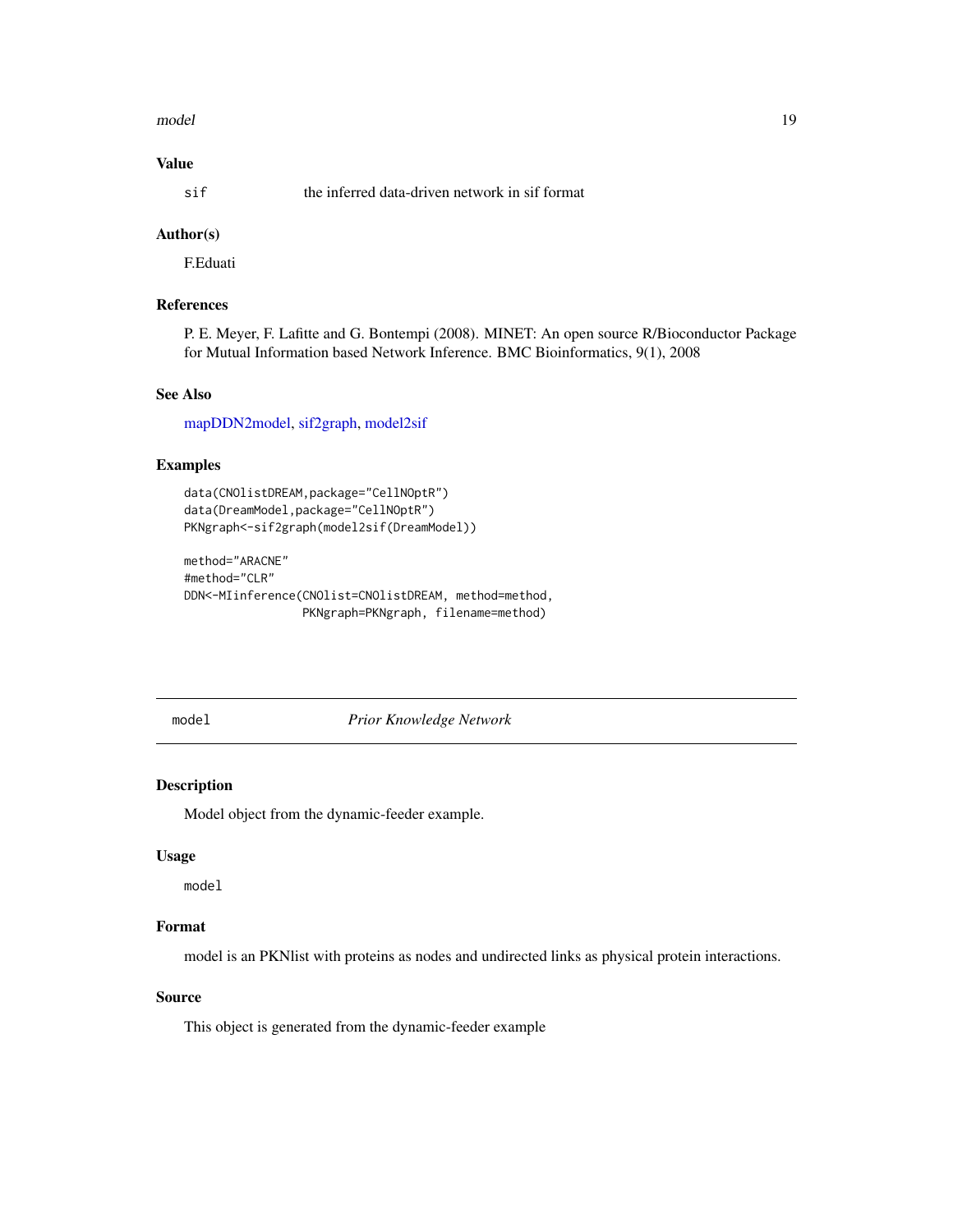<span id="page-19-0"></span>

The human protein-protein interaction network was built using a unified PPI dataset obtained as APID (Prieto,C. and De Las Rivas,J. 2006), by the combination of interactions coming from six source databases. The starting whole dataset was composed by 68488 human physical proteinprotein interactions validated at least by one experimental method and reported in one article published in PubMed. From this dataset we obtained two PPI subsets with increasing confidence: a set of 28971 interactions validated by at least one binary experimental method (binary as defined in (De Las Rivas,J. and Fontanillo,C. 2010)); a set 6033 interactions validated by at least two experimental methods, one of them binary.

#### Usage

PPINigraph

# Format

PPINigraph is an igraph with proteins as nodes and undirected links as physical protein interactions.

#### Source

This network was bult for the analysis performed in (Eduati,F. et al. 2012)

#### **References**

- 1. F. Eduati, J. De Las Rivas, B. Di Camillo, G. Toffolo, J. Saez-Rodriguez. Integrating literatureconstrained and data-driven inference of signalling networks. Bioinformatics, 28(18):2311- 2317, 2012.
- 2. C. Prieto, J. De Las Rivas. APID: Agile Protein Interaction DataAnalyzer. Nucleic Acids Res., 34, W298-302, 2006.
- 3. J. De Las Rivas, C. Fontanillo. Protein-protein interactions essentials: key concepts to building and analyzing interactome networks. PLoS Comput.Biol., 6, e1000807, 2010.

runDynamicFeeder *Modelling the integrated PKN with CNORode*

# Description

This function evaluates the effects of possible feeder mechanisms which are added to the PKN.

#### Usage

runDynamicFeeder(cnolist = cnolist, integratedModel = integratedModel, ode\_parameters = ode\_parameters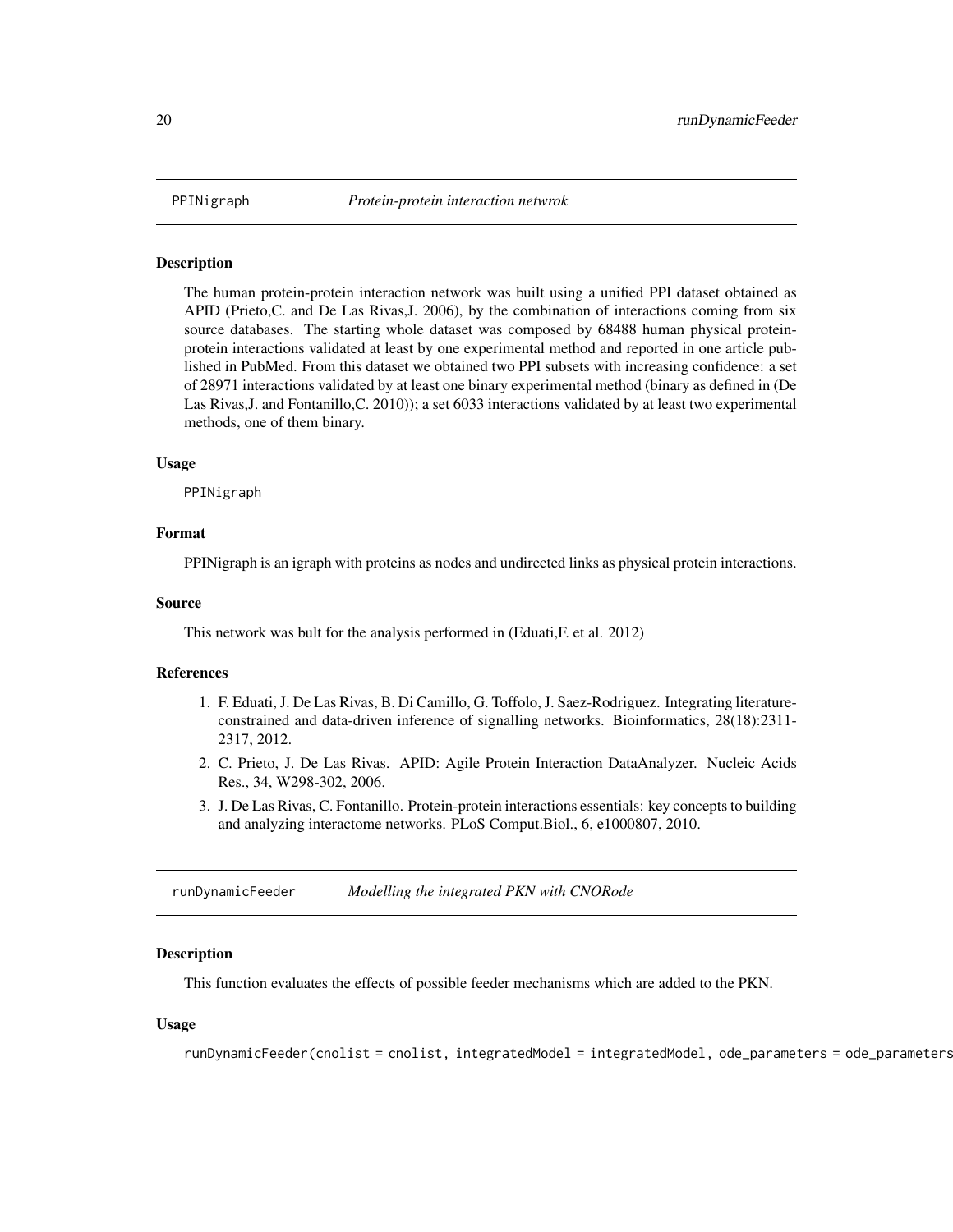# <span id="page-20-0"></span>runDynamicFeeder 21

# Arguments

| cnolist         | a cnolist structure, as produced by makeCNOlist                                                                                                                                          |
|-----------------|------------------------------------------------------------------------------------------------------------------------------------------------------------------------------------------|
| integratedModel |                                                                                                                                                                                          |
|                 | the integrated model as returned from integrateLinks                                                                                                                                     |
|                 | ode_parameters a list with the ODEs parameter information.                                                                                                                               |
| penFactor_k     | a penalty factor for the new integrated links obtained from the FEED algorithm<br>and which are not present in the database (if the database was given). Default:<br>$penFactor_k = 100$ |
| penFactor_tau   | a penalty factor for all the new nodes integrated in the PKN. Default: penFac-<br>tor $tau = 1$                                                                                          |
| penFactorPIN_k  | a penalty factor for the new integrated links and which are present in the database<br>(for the cases when the database was given). Default: penFactorPIN_k = $10$                       |
| paramsSSm       | a list of SSm parameters. default is the list returned by default Parameters SSm                                                                                                         |

# Details

This function evaluates the effects of possible feeder mechanisms which are added to the PKN. The analysis performed is a simple CNORode analysis over the integrated network where the newly integrated links are supposed to be penalised more than the links present in the original PKN. If a database of interactions is also provided by the user, than normally the links inferred from the FEED mechanism and which re not present in the database should be more penalised than the ones that are. There is also the opportunity to weight database interactions based on their relevance (i.e. number of resources, etc.).

# Value

this function returns a list with fields:

| Parameters       | the inferred optimal ODE parameters      |
|------------------|------------------------------------------|
| Integrated-Model |                                          |
|                  | the integrated model which was optimised |
| CNOlist          | the CNO list object containing the data  |

# Author(s)

E.Gjerga

# Examples

```
data(integratedModel_toy, package="CNORfeeder")
data(CNOlistToy_Gene, package="CNORfeeder")
data(simData_toy,package="CNORfeeder")
```

```
## To be run with the recent version of the CNORode package:
## https://github.com/saezlab/CNORode
#
# library(CNORode)
```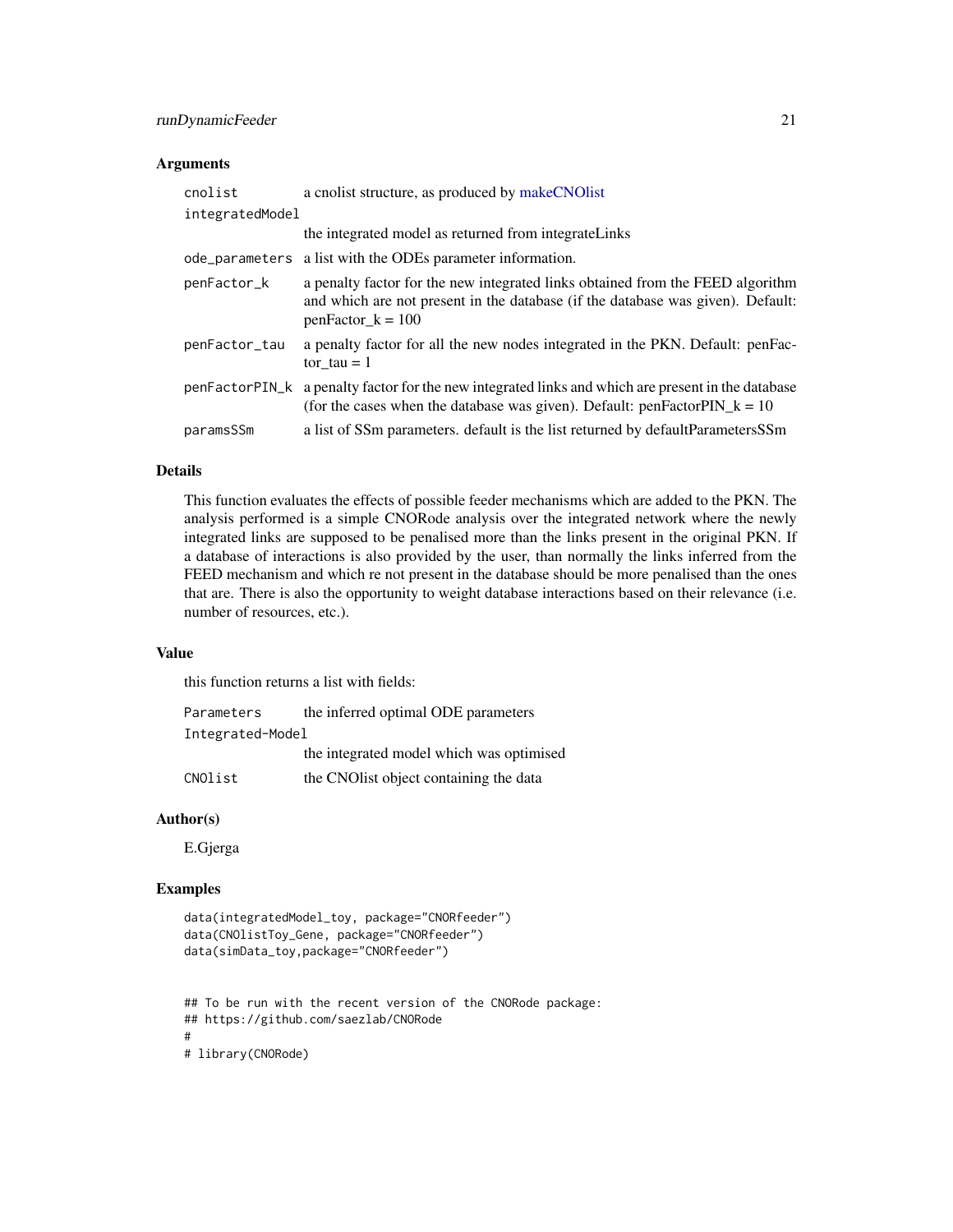```
#
# paramsSSm=defaultParametersSSm()
#
# ode_parameters=createLBodeContPars(integratedModel$model, LB_n = 1, LB_k = 0,
# LB\_tau = 0, UB_n = 3, UB_k = 1, UB\_tau = 1, default_n = 3,
# default_k = 0.5, default_tau = 0.01, opt_n = FALSE, opt_k = TRUE,
# opt_tau = TRUE, random = TRUE)
#
# result = runDynamicFeeder(cnolist = cnolist, integratedModel = integratedModel,
# ode_parameters = ode_parameters, paramsSSm = paramsSSm,
# penFactor_k = 2, penFactorPIN_k = 0.1, penFactor_tau = 1)
#
```
#### simData *CNORode simuation data*

# Description

Simulation data as obtained from the plotLBodeFitness() function.

#### Usage

simData

#### Format

simData is a list containing simulated values for a specific set of ode parameters.

# Source

This object is generated from the dynamic-feeder example

UniprotIDdream *Uniprot identifiers for proteins in DreamModel*

#### Description

This data object contains the Uniprot identifiers corresponding to DreamModel of CellNOptR package, in order to associat them with the corresponding nodes in the protein-protein interaction network (PPINigraph).

#### Usage

UniprotIDdream

<span id="page-21-0"></span>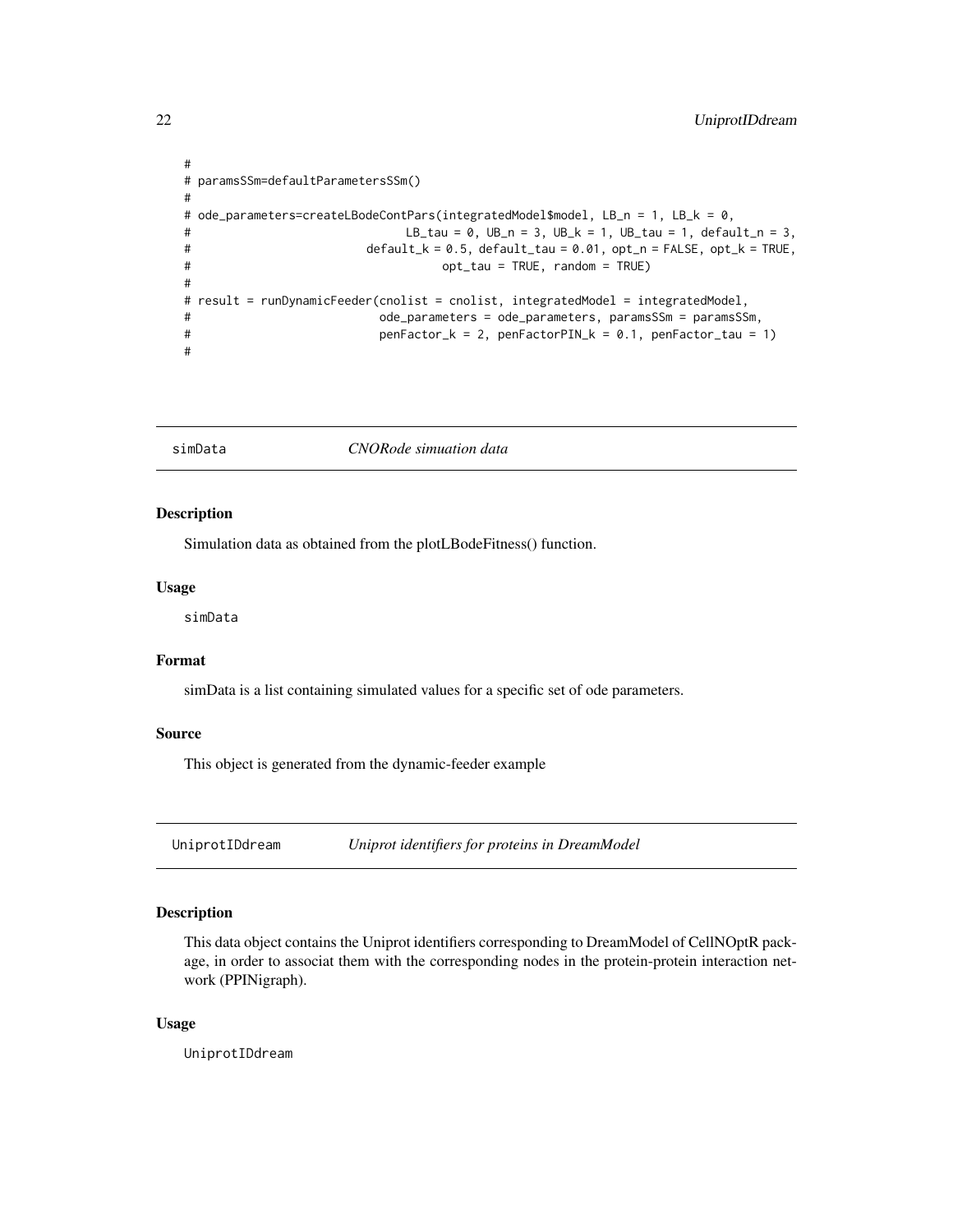#### <span id="page-22-0"></span>weighting 23

# Format

UniprotIDdream is a list where each element is a protien of the DreamModel and is associated with the respective Uniprot identifiers.

# Source

This data object is manually derived from the Uniprot database.

# References

- 1. F. Eduati, J. De Las Rivas, B. Di Camillo, G. Toffolo, J. Saez-Rodriguez. Integrating literatureconstrained and data-driven inference of signalling networks. Bioinformatics, 28(18):2311- 2317, 2012.
- 2. J. Saez-Rodriguez, L. G. Alexopoulos, J. Epperlein, R. Samaga, D. A. Lauffenburger, S. Klamt and P. K. Sorger. Discrete logic modeling as a means to link protein signaling networks with functional analysis of mammalian signal transduction, Molecular Systems Biology, 5:331, 2009.

weighting *Weight integrated links.*

# Description

This function weights links integrated in the model using additional penalty and/or information from protien-protein interactions networks (PINs).

#### Usage

```
weighting(modelIntegr,PKNmodel,CNOlist,integrFac,UniprotID,PPI)
```
# Arguments

| modelIntegr | the integrated model as created by mapDDN2 model or mapBTables2 model                                                           |
|-------------|---------------------------------------------------------------------------------------------------------------------------------|
| PKNmodel    | the model of the original prior-knowledge network                                                                               |
| CNOlist     | a CNO lisi, as created by make CNO list                                                                                         |
| integrFac   | a number indicating the penalty for integrated links                                                                            |
| UniprotID   | a list with the Uniprot identifiers of proteins in the PKN                                                                      |
| PPI.        | an igraph of the PIN to be used, if no network is provided $(=\text{NULL})$ this infor-<br>mation is not used. Default is NULL. |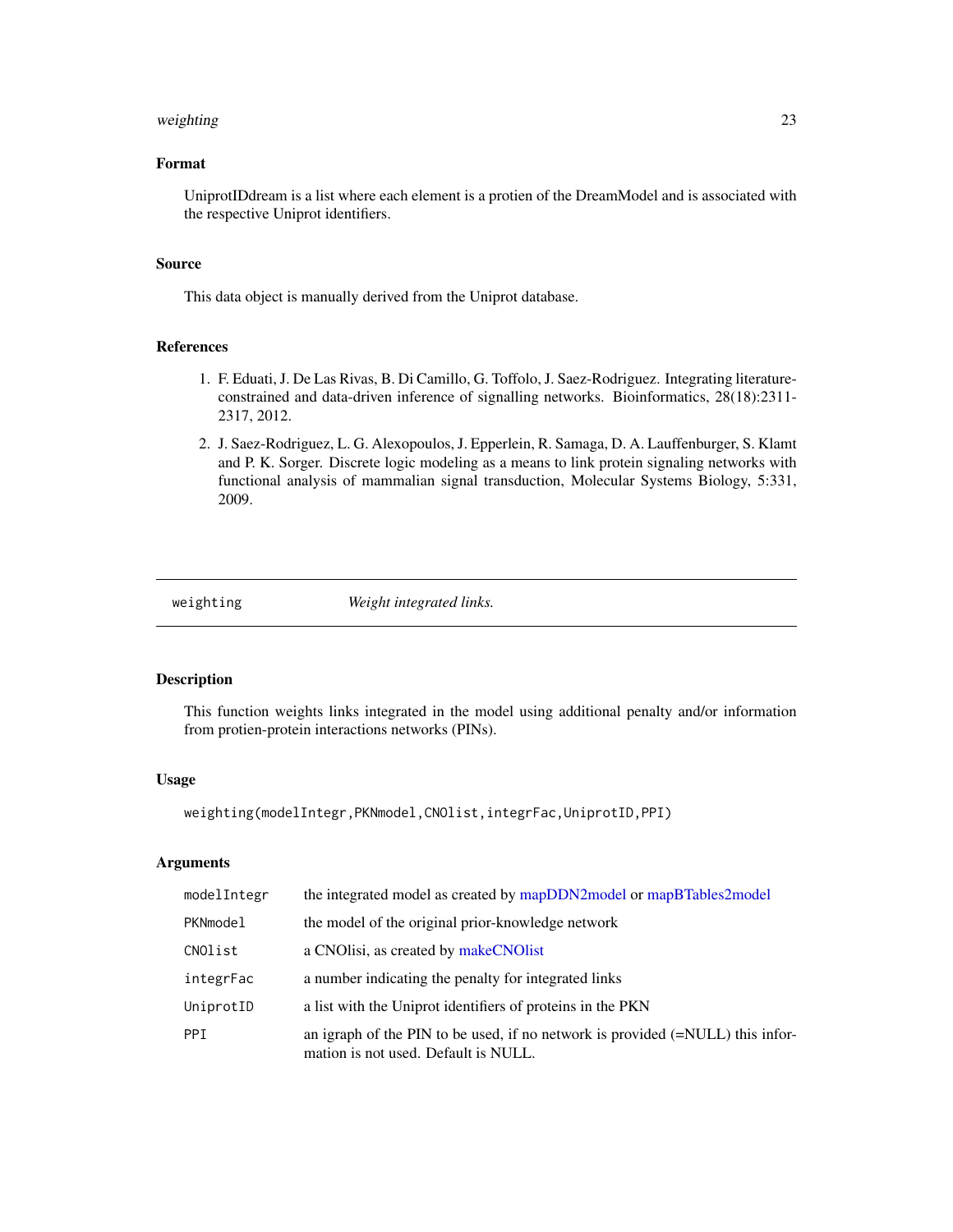#### Details

Integrated links are less reliable than links from the PKN, thus should be penalized in the optimization process. This function allows to include a panalty for integrated links (integrFact). Furthermore links can be differently prioritized based on information derived from pritein interaction networks (PIN): the basic idea is that if, for a directed link A -> B integrated in the PKN, there is a corresponding path in the PIN, it is more plausible that there is a molecular pathway A -> B. Because shorter paths are more feasible, as a first approximation the shortest path length between A and B in the PIN can be used as a reliability score for the integrated link. Since the optimization is performed on a compressed version of the PKN, one link integrated in the compressed network generally corresponds to multiple possible links integrated in the PKN and the shortes path of all. The weight for each integrated link in the compressed network is thus computed as  $(1 +$  the inverse of the sum of the inverse of the corresponding PKN of the shortest paths in the PIN). A high quality network of known human physical protein-protein interaction assembled from multiple databases is provided with the package: interactions were included only if validated by at least one binary experimental method in a published paper and the number of experimental evidences was reported for each interaction.

#### Value

modelIntegr the input modelIntegr with an additional field: a vector with the weights of the integrated links

# Author(s)

F.Eduati

# See Also

[mapDDN2model,](#page-16-1) [mapBTables2model,](#page-15-1) [gaBinaryT1W](#page-7-1)

# Examples

```
data(CNOlistDREAM,package="CellNOptR")
data(DreamModel,package="CellNOptR")
data(UniprotIDdream,package="CNORfeeder")
```
model<-preprocessing(data=CNOlistDREAM, model=DreamModel)

```
BTable <- makeBTables(CNOlist=CNOlistDREAM, k=2, measErr=c(0.1, 0))
modelIntegr <- mapBTables2model(BTable=BTable,model=model,allInter=TRUE)
```

```
modelIntegrWeight <- weighting(modelIntegr=modelIntegr, PKNmodel=DreamModel,
CNOlist=CNOlistDREAM, integrFac=10)
```

```
# weighting using PPI might take some minutes
## Not run:
data(UniprotIDdream,package="CNORfeeder")
data(PPINigraph,package="CNORfeeder")
modelIntegrWeight2 <- weighting(modelIntegr=modelIntegr, PKNmodel=DreamModel,
 CNOlist=CNOlistDREAM, integrFac=10, UniprotID=UniprotIDdream,
```
<span id="page-23-0"></span>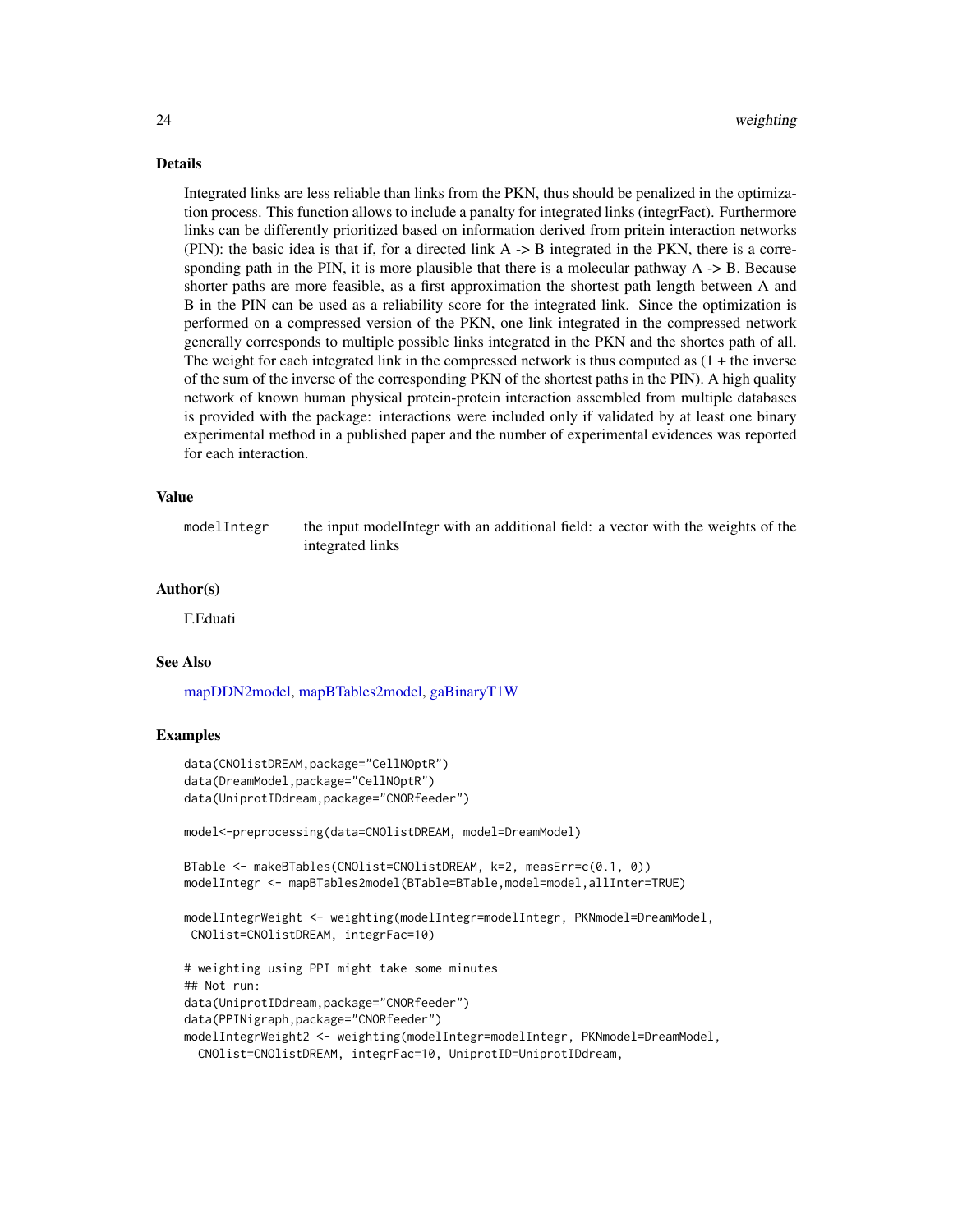# weighting 25

PPI=PPINigraph)

## End(Not run)